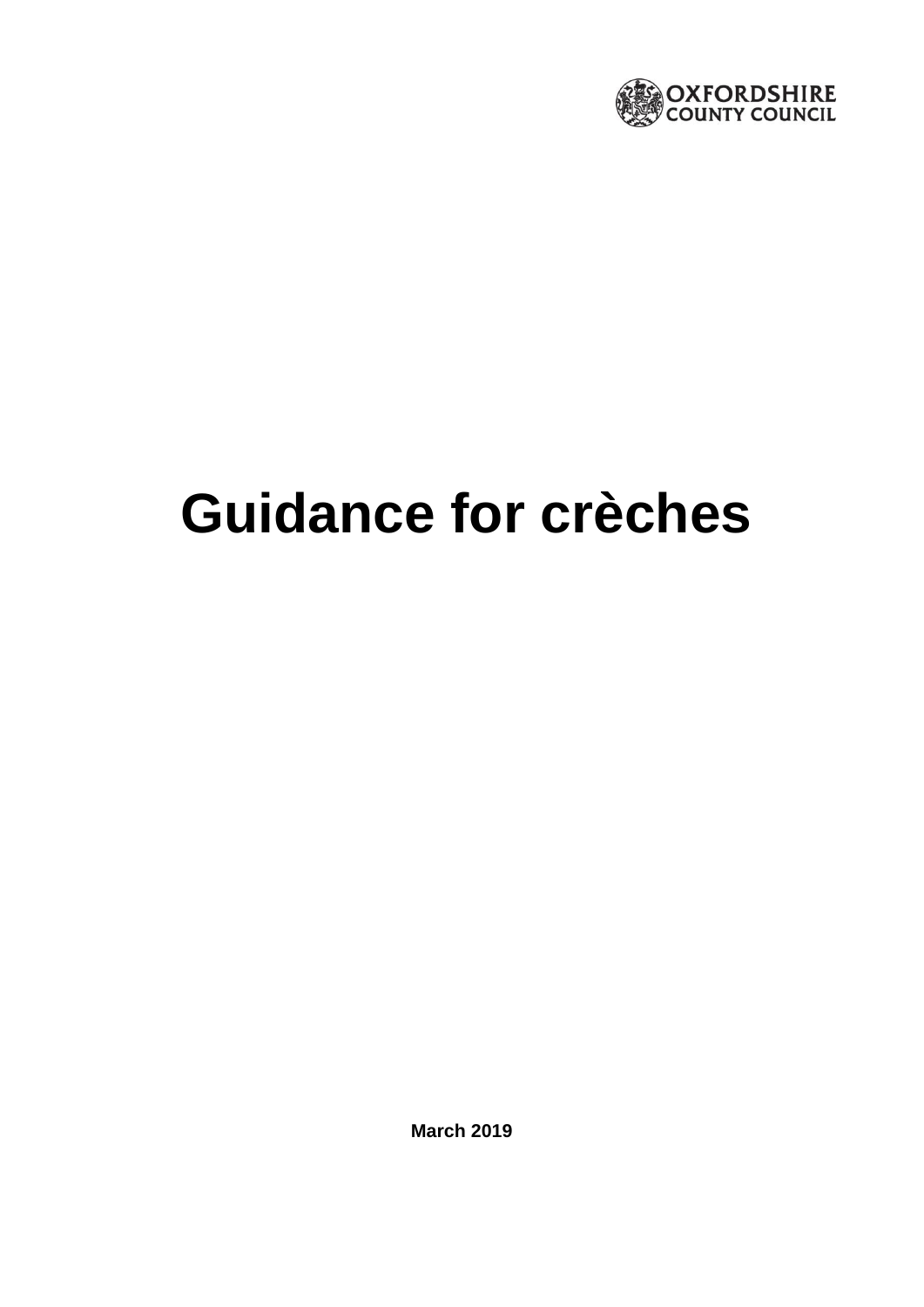# **Contents**

<span id="page-1-0"></span>

| Opportunities for babies'/children's learning and development in crèche sessions 15 |  |
|-------------------------------------------------------------------------------------|--|
|                                                                                     |  |
|                                                                                     |  |
|                                                                                     |  |
|                                                                                     |  |
| 2                                                                                   |  |
| 3                                                                                   |  |
| $\bullet$                                                                           |  |
| How do I present my risk assessment?  Error! Bookmark not defined.<br>$\bullet$     |  |
| $\bullet$                                                                           |  |
| ٠                                                                                   |  |
| $\bullet$                                                                           |  |
|                                                                                     |  |
| Example daily attendance register for children Error! Bookmark not defined.         |  |
| Example daily attendance register for staff  Error! Bookmark not defined.<br>٠      |  |
|                                                                                     |  |
| $\bullet$                                                                           |  |

# Page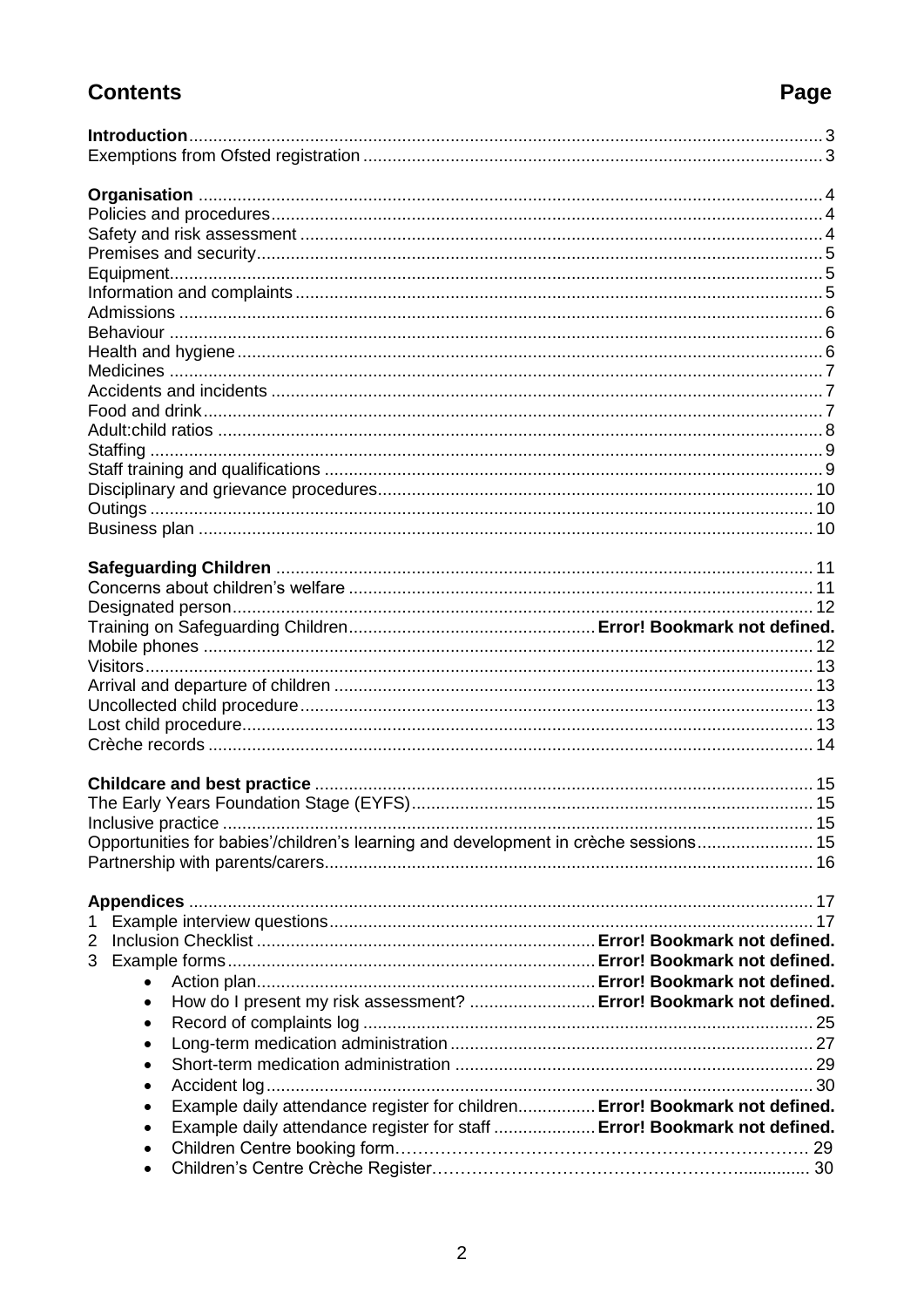# **Introduction**

This guide has been updated by members of the Early Years team within Oxfordshire County Council to offer advice and information to crèches which are exempt from registration with Ofsted (Office for Standards in Education, Children's Services and Skills). The aim of the guide is to support you to provide high-quality childcare.

If you have any queries please contact The Early Years team on **0845 604 2346**. We will keep this guidance under review, and would be pleased to receive any comments you may have about it.

Some of the information within this guide was reproduced with the kind permission of Devon County Council.

## <span id="page-2-0"></span>**Exemptions from Ofsted registration**

Ofsted explains the types of childcare that do not need to register. Creches do not have to register if all the following apply:

- they look after children under 8 for 4 hours or less each day
- the children's parents plan to stay in the immediate area $\frac{3}{2}$  $\frac{3}{2}$  $\frac{3}{2}$  (close by where they can be summoned immediately)
- there is no long-term commitment to provide childcare
- this is offered to parents or carers as a short-term convenience, for instance while they are shopping

There are other grounds for exemption, but we have quoted those relevant to crèches. [https://www.gov.uk/guidance/childminders-and-childcare-providers-register-with](https://www.gov.uk/guidance/childminders-and-childcare-providers-register-with-ofsted/registration-exemptions)[ofsted/registration-exemptions](https://www.gov.uk/guidance/childminders-and-childcare-providers-register-with-ofsted/registration-exemptions)

\*Ofsted interprets 'stay on the premises or within the immediate area' as meaning premises where care is provided and where parents can be summoned immediately. Examples include crèches in a college where parents are taking part in adult learning classes, in a sports centre where parents are playing sports, or in a purpose-built shopping centre in enclosed premises. It does not apply to care where parents are away from the premises such as a shoppers' crèche in a town centre or where parents return to their home, even if this is close by.

If you are exempt from registration, you may still choose to register by applying to join the voluntary part of the Ofsted Childcare Register. Visit [https://www.gov.uk/guidance/childminders-and-childcare-providers-register-with](https://www.gov.uk/guidance/childminders-and-childcare-providers-register-with-ofsted/the-ofsted-registers)[ofsted/the-ofsted-registers](https://www.gov.uk/guidance/childminders-and-childcare-providers-register-with-ofsted/the-ofsted-registers) or call the Ofsted Helpline on 0300 123 1231 for more information. Please call Ofsted if

you are not sure if you need to register.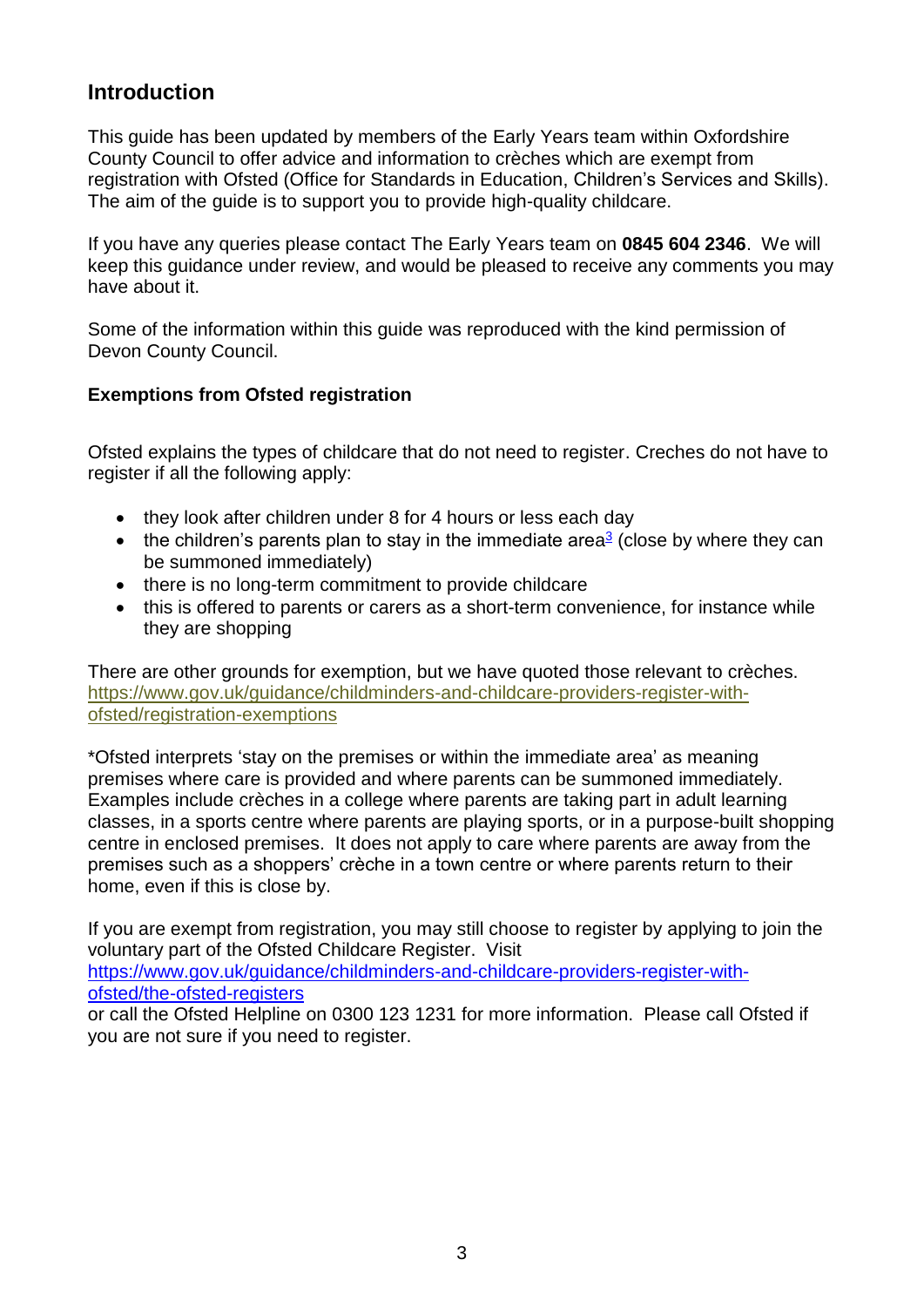# <span id="page-3-0"></span>ORGANISATION

## <span id="page-3-1"></span>**Policies and procedures**

You should have a range of policies and procedures in place to ensure the smooth running of your crèche, for example:

- safeguarding children
- staffing.

It is good practice to have a health and safety policy and undertake risk assessments.

Policies are more than just written documents. They should:

- be individual to your crèche
- be working documents that everyone who works in your crèche understands, is responsible for, and works together to put into practice
- include an aim and a clear statement about what your policy wants to achieve
- include a commitment to staff training and explain how information and expertise is shared in your crèche
- be reviewed on an annual basis.

Procedures are sets of guidelines which outline the strategy to be used circumstances, such as accidents, emergencies and incidents. They are put in place to give staff, parents/carers and children confidence that there are known procedures, which mean incidents can be dealt with quickly, safely and correctly. They should be made available to parents.

This guide should help you write your policies and procedures and tell you some of the key factors to consider. It is meant as a starting point and is not a definitive list.

### <span id="page-3-2"></span>**Safety and risk assessment**

Take positive steps to promote safety in your crèche and on outings, and make sure proper precautions are taken to prevent accidents.

A free downloadable copy of the Health and Safety Executive book *Five steps to Risk Assessment* is available at [www.hse.gov.uk/risk/fivesteps.htm](http://www.hse.gov.uk/risk/fivesteps.htm)

Carry out an overall risk assessment of your premises annually, or more often as needed. Walk through it room by room and identify anything which might be a hazard to someone, and consider how the risk is being controlled. Make reference to emergency procedures. The assessment should be kept on record (see Appendix 3 for a risk assessment plan) and referred to and updated appropriately. When updating, refer to the accident log to see if there are any 'hotspots' which need addressing. If any changes are made to the environment or equipment, this can be recorded.

Risk assess your equipment, activities, policies and procedures on a regular basis. Take account of the numbers, ages and abilities of children, resources, planning, staff and space.

Check daily that nothing is damaged, check emergency exits, and that toilets and all areas used by children are clean. Make sure you have enough staff to meet the needs of the children and the activities planned, and there are no changes which could cause a danger.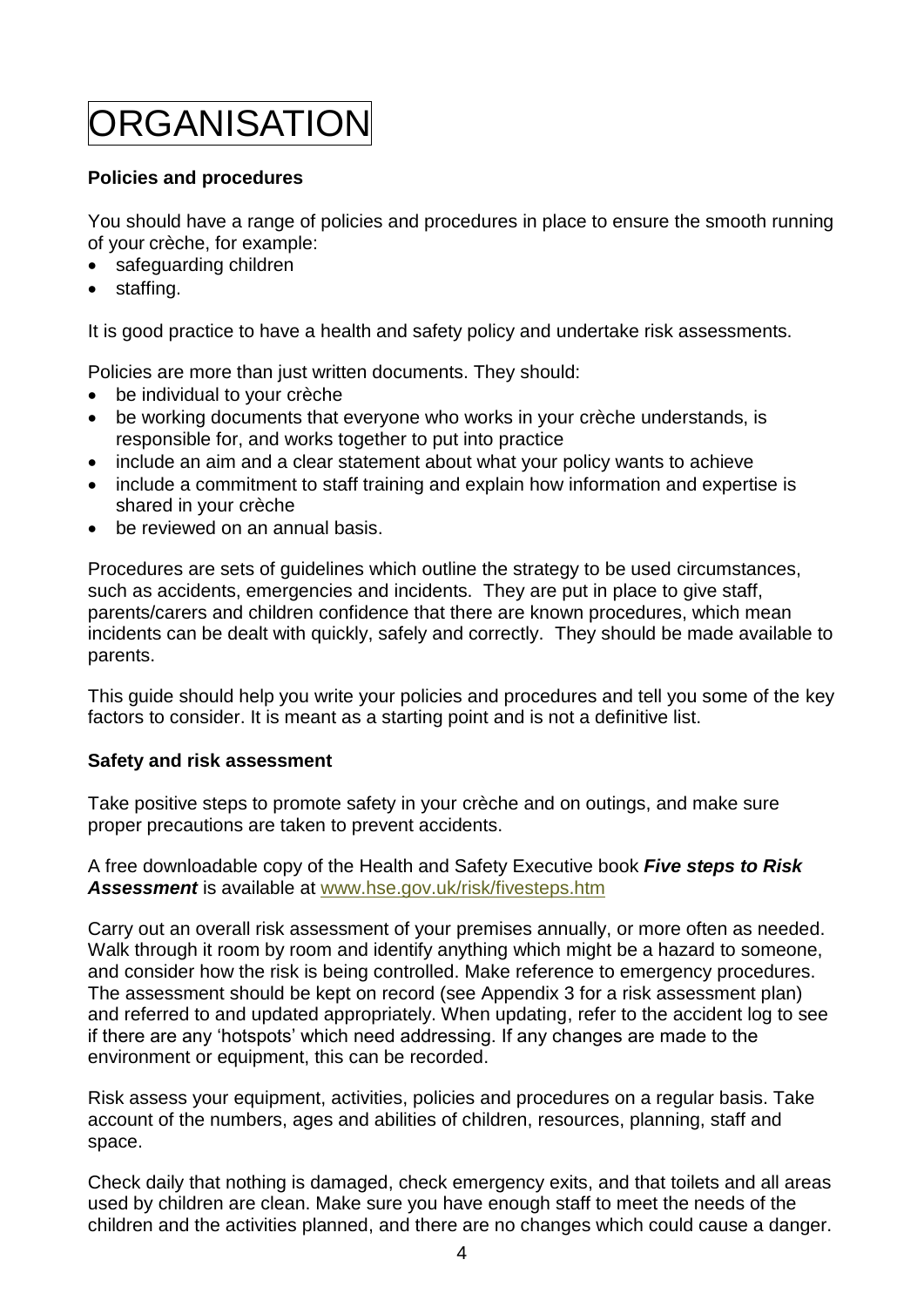This is particularly important in shared premises. This can be done using a chart on the wall, which is initialled when checked. An action plan identifying action to be taken to minimise identified risks should be produced where appropriate. See Appendix 3 for a sample action plan.

Make sure gas, electrical and other appliances and fittings conform to safety requirements and do not pose a hazard to children. Electrical equipment should be subject to regular Portable Appliance Testing.

A member of staff should be the nominated fire officer, to ensure there is a clearly defined and understood procedure for evacuating the premises in the event of a fire. There must be appropriate fire detection and control equipment, in working order.

You should have public liability insurance cover for your crèche.

# <span id="page-4-0"></span>**Premises and security**

The premises (including outdoor space if available) should be safe, secure and suitable for their purpose. You need adequate space in a suitable location which is welcoming to children, and you need to offer a range of activities which promote children's play and development. The size of the crèche group should allow free movement in the crèche area. If outdoor play space is available, consider how this can be made accessible throughout the crèche session.

Recommended indoor play space:

- 3.5m<sup>2</sup> for each child under 2 years
- 2.5m<sup>2</sup> for each child aged 2 years
- 2.3m² for each child aged 3 and over.

You should consider general indoor and outdoor security, such as:

- which doors are locked or unlocked
- door alarms
- intercoms
- <span id="page-4-1"></span>• name badges.

# **Equipment**

Furniture, equipment and toys should be provided which are suitable for purpose and help to create an accessible and stimulating environment. They should be of suitable design and condition, be well maintained and conform to safety standards.

# <span id="page-4-2"></span>**Information and complaints**

You should work in partnership with parents and carers to meet the needs of the children. The information you give them should include details of:

- the admissions policy
- opening hours
- contact information
- staffing
- routines
- your responsibilities around safeguarding children.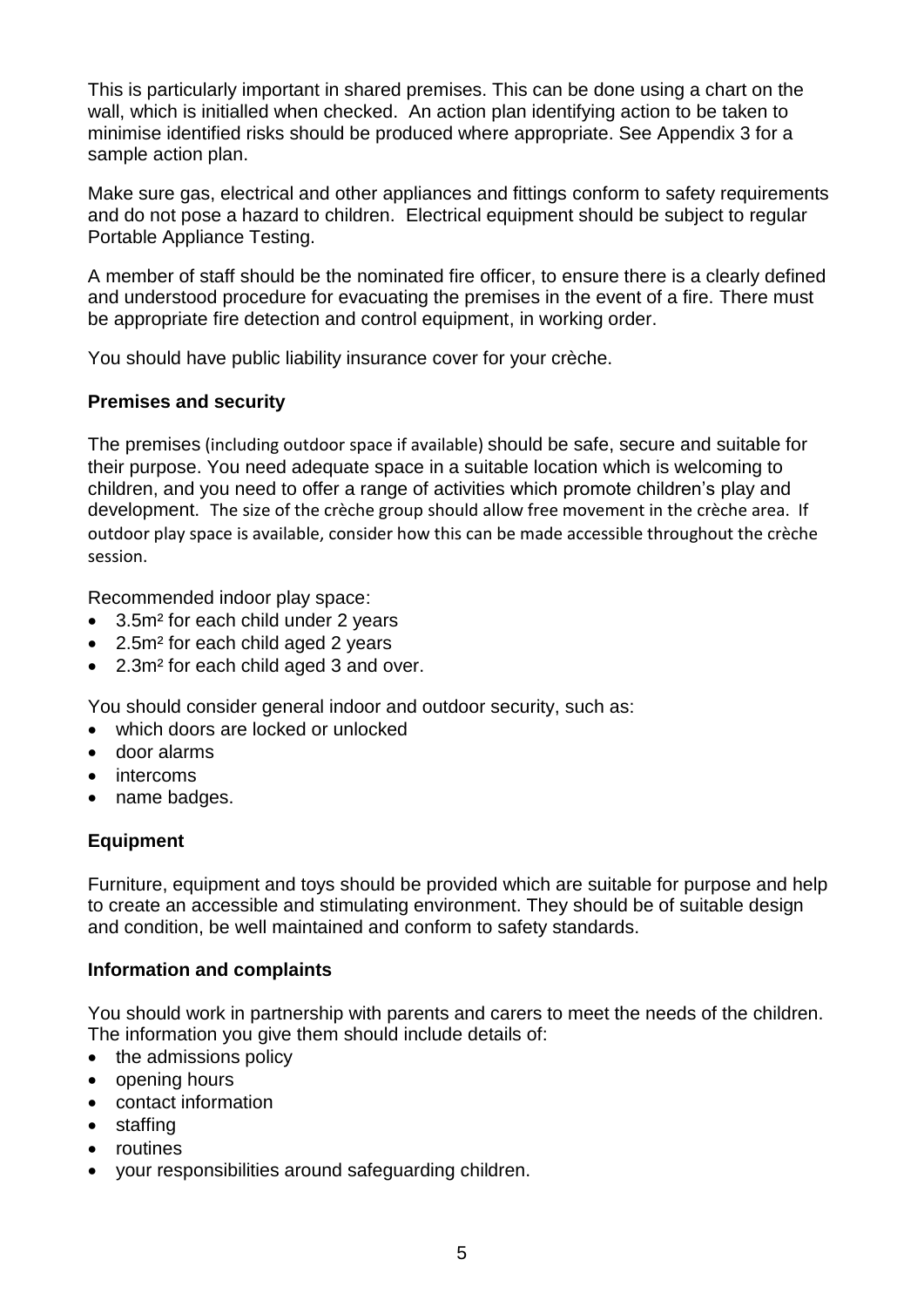Parents/carers can also be provided with regular information about activities provided for the children through wall displays, photographs etc.

Staff should be aware of the need to maintain privacy and confidentiality. Confidential information should always be kept securely.

Your crèche should be fully inclusive and you should actively promote equal opportunities and anti-discriminatory practice for all children.

You should be aware that some children may have additional needs including special educational needs and disabilities, and be proactive in ensuring that their individual needs are met. The EYFS 2017 states providers make parents aware of *how the setting supports children with special educational needs and disabilities;*

You should have a complaints procedure, and make parents/carers aware of it. See Appendix 3 for a sample complaints log.

# <span id="page-5-0"></span>**Admissions**

Before a child attends your crèche, the parents or carers should complete and sign a contract or registration form. This gives you vital information, such as:

- name, home address and date of birth of the child
- name the child likes to be known by
- starting date and sessions requested
- arrangements for paying fees
- arrangements for collecting the child
- name, address and telephone numbers of parents/carers
- emergency telephone numbers
- name, address and telephone number of the child's doctor
- information about special diets or allergies
- illness and immunisation details
- parental consent to seek emergency medical advice or treatment
- consent for photography
- consent to take part in off-site activities
- information about who has legal contact with, and parental responsibility for, the child.

You can find an example of a 'child information and permissions form' at [www.oxfordshire.gov.uk/outofschoolchildcare](http://www.oxfordshire.gov.uk/outofschoolchildcare) in the 'Running a club' section.

### <span id="page-5-1"></span>**Behaviour**

Adults caring for children in the crèche should be able to manage a wide range of children's behaviour in a way which promotes their welfare and development. The EYFS 2017 states *'providers are responsible for managing behaviour in an appropriate way' (3.52)*

Physical punishment must not be used.

### <span id="page-5-2"></span>**Health and hygiene**

You should promote the good health of children, take positive steps to prevent the spread of infection, and take appropriate measures when they are ill. Children who are knowingly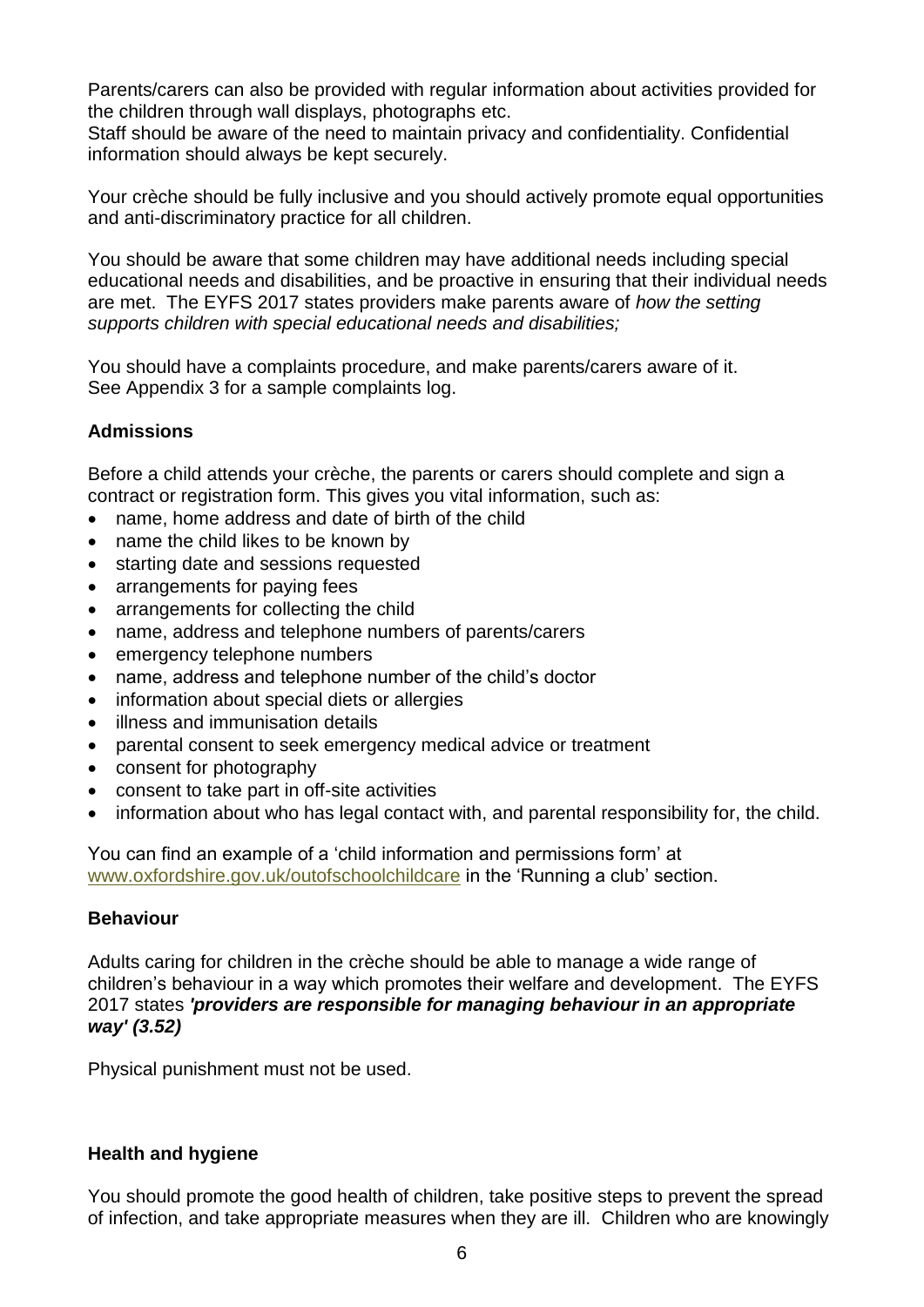unwell should not be accepted into the crèche. Good hygiene practice must be observed to prevent the spread of infection.

There should be suitable facilities for the hygienic preparation of babies' feeds, if required. Suitable sterilisation equipment must be used for the sterilisation of babies' feeding equipment etc.

There should be separate toilet facilities for adults. Changing and hygienic nappy disposal facilities should be available.

You must ensure that children are in a smoke-free environment. A 'No Smoking' sign should be displayed at all times in the crèche.

### <span id="page-6-0"></span>**Medicines**

You should have a rigorous procedure for administering medicines to children in your care. Medicines should usually only be given if they have been prescribed by a health professional. They should be in their original packaging with the date, dose and batch number clearly visible on the original Pharmacist's label. A log should be kept of any medication administered. See Appendix 3 for example medicine logs.

## <span id="page-6-1"></span>**Accidents and incidents**

You must ensure that at least one member of staff who holds a current paediatric first aid certificate is always present. A first aid kit must be kept in the crèche.

You must keep a record of any incidents or accidents which happen in the crèche, or on an outing, in an accident log. See Appendix 3 for an example accident log.

Providers must inform parents/carers of any accident or injury sustained by the child on the same day.

Providers must notify Ofsted and also the local child protection agencies of any serious accident or injury to, or the death of, any child while in their care, and must act on any advice from those agencies.

# <span id="page-6-2"></span>**Food and drink**

Children should be provided with regular drinks and food in adequate quantities for their needs. Food and drink must be properly prepared, nutritious and comply with dietary and religious requirements. Fresh drinking water should be available to children at all times and packed lunches should be stored in a cool place. Your crèche may need to register as a food business with the local Environmental Health department. Contact them for advice.

This involves filling in a short online/hard copy form for your district/city council. There is currently no charge, and registration cannot be refused. There are no certificates of registration, but you can request confirmation of receipt of the application. Apply at least 28 days before opening. All registered food businesses may be inspected by their local council.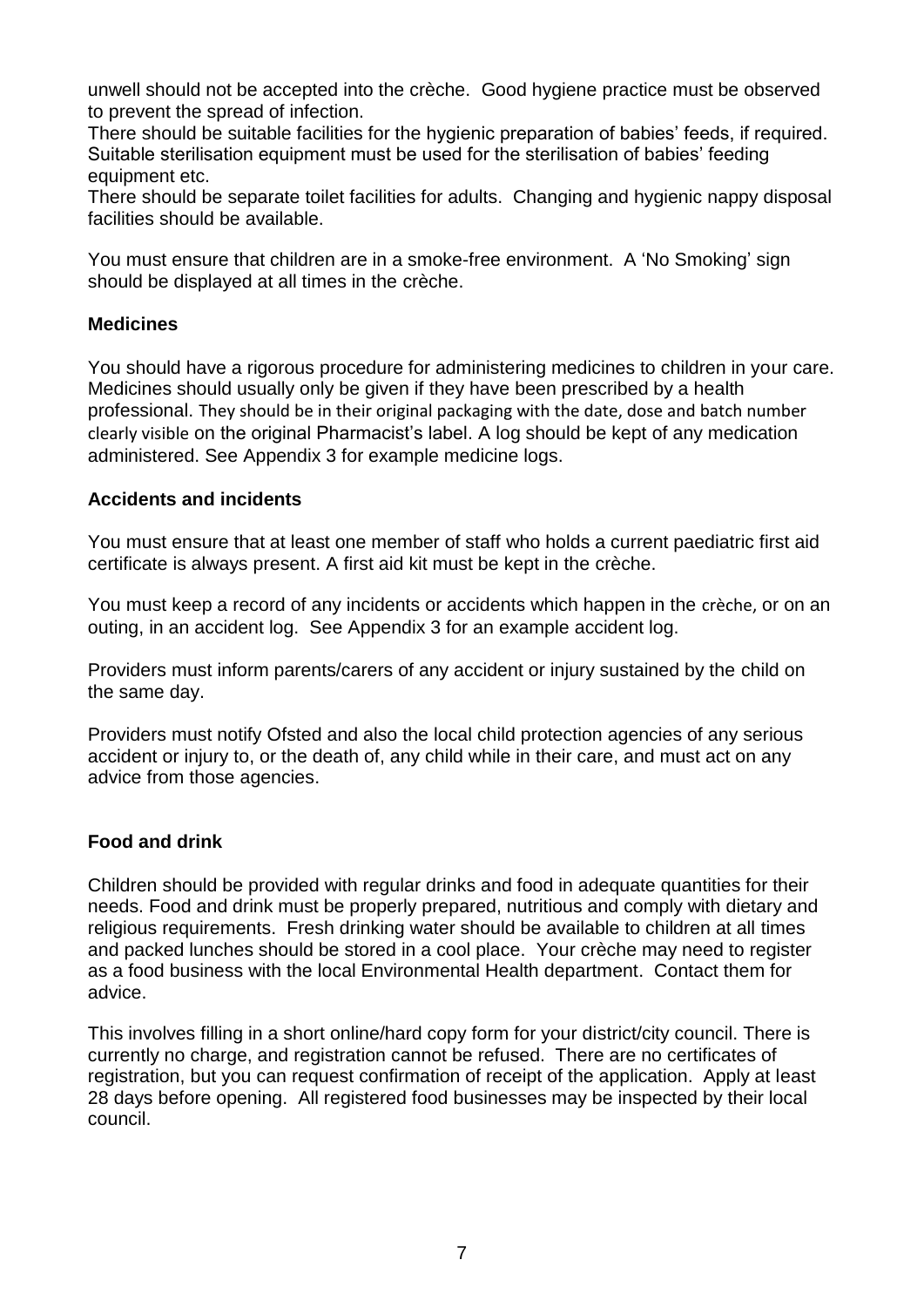Food Premises Registration Application Forms can be requested by phone/email or downloaded from the relevant website, or in most areas you can apply online:

Cherwell District Council – 01295 252535, [www.cherwell-dc.gov.uk.](http://www.cherwell-dc.gov.uk/)

Oxford City Council – 01865 249811, [www.oxford.gov.uk](http://www.oxford.gov.uk/)

South Oxfordshire District Council – 01491 823000, [www.southoxon.gov.uk](http://www.southoxon.gov.uk/)

Vale of White Horse District Council – 01235 520202, [www.whitehorsedc.gov.uk](http://www.whitehorsedc.gov.uk/)

West Oxfordshire District Council – 01993 861000, [www.westoxon.gov.uk](http://www.westoxon.gov.uk/)

## **Food allergens regulations for childcare providers**

Childcare providers will need to provide allergen information on the foods they provide. Food allergens pose a significant risk to consumers with allergic conditions, which may even be life threatening. Children are particularly vulnerable because of their reduced level of control over the foods they eat. As a childcare provider you will be aware of children with allergies.

Food safety is very important for childcare, because children are a vulnerable group. This means children can be more seriously affected by food poisoning than some other groups of people.

As a childcare provider, it is your responsibility to ensure that you have allergen information to provide for the food you serve and that this is accurate, consistent and verifiable. You are not being asked to list all the ingredients in the food that you produce, you just need to document the allergens contained.

Remember to check the ingredients list of foods you use to make sure allergen information is correct, to avoid triggering an allergic reaction.

The provision of allergen information concerns any foods bought from a shop pre-packed and non-pre-packed foods including home-cooked meals.

This allergen information should be easily accessible and readily available to parents, who leave or may leave children in your care, and any children in your care who can make their own informed food choices.

### **What allergens need to be declared?**

The Food Standards Agency provide a list of [14 allergens](http://allergytraining.food.gov.uk/english/food-allergy-facts.aspx) which need to be declared <http://www.food.gov.uk/sites/default/files/multimedia/pdfs/publication/thinkallergy.pdf>

# <span id="page-7-0"></span>**Adult: Child ratios**

The crèche supervisor should ensure that staff are deployed effectively to ensure the safety, welfare and development of children. He/she should consider at all times whether there is adequate supervision of children, and ensure that the needs of each individual child are met.

All staff and management should be aware of their responsibility to ensure that adequate and appropriate adult to child ratios are maintained. There should be a minimum of two staff on duty at all times, with the following adult:child ratios:

• 1 adult to every 3 children under 2 years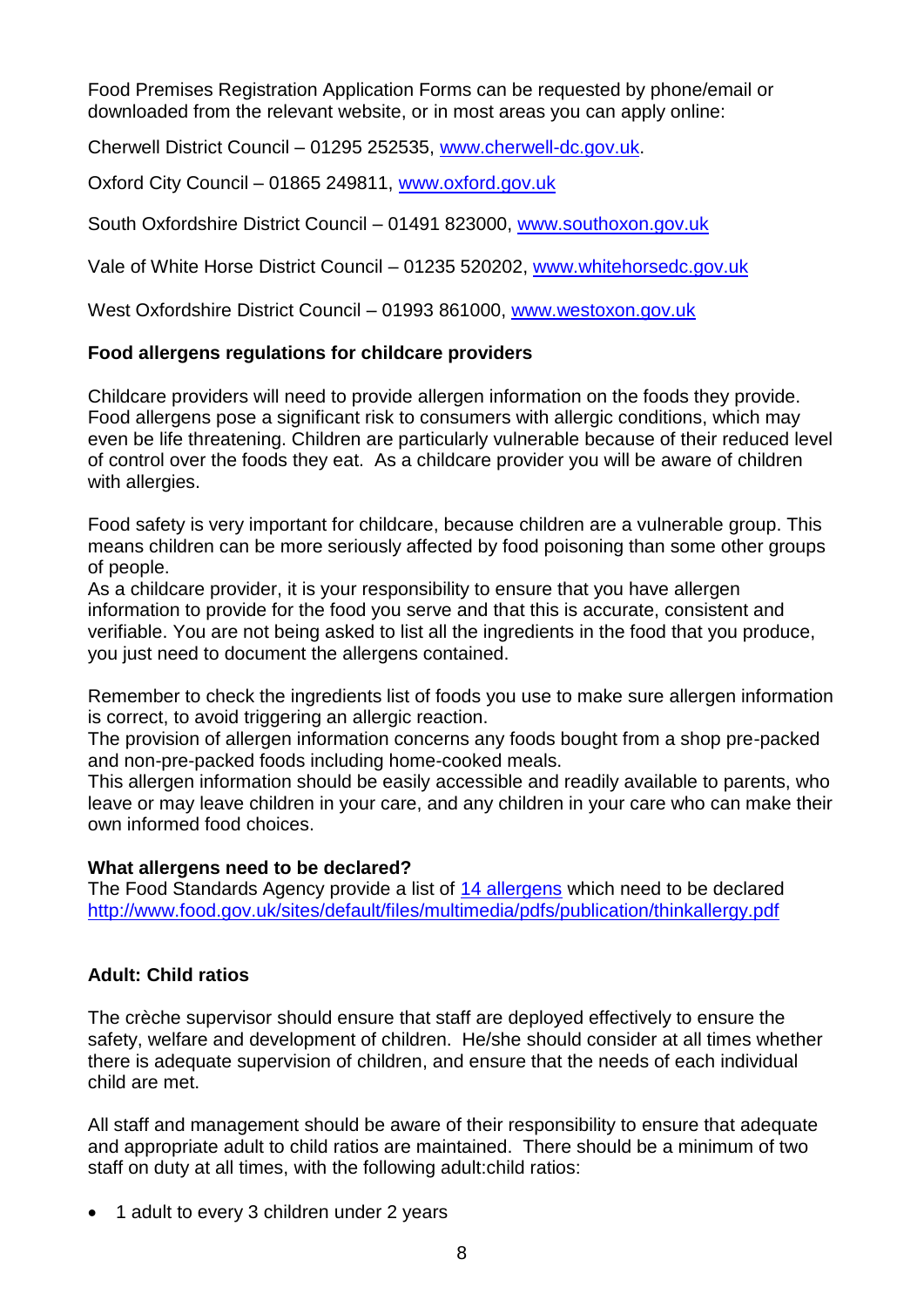- 1 adult to every 4 children aged 2 years
- 1 adult to every 8 children aged 3 and over.

<span id="page-8-0"></span>The use of volunteers and trainees is encouraged as they are an asset to a crèche, but they should not be considered in adult: child ratios.

# **Staffing**

Adults looking after children must be suitable to do this. You must follow 'safer recruitment' procedures when you recruit a worker or volunteer for your crèche. Guidance and training are available on the Department for Education website <https://www.gov.uk/government/publications/keeping-children-safe-in-education>

Everyone who works directly with children, or who is likely to have unsupervised access to them, must apply for an enhanced Disclosure and Barring Service (DBS) Disclosure. This includes volunteers and students on placement. You should keep records to show that the checks have been done, including the number and date of the Disclosure.

See<https://www.gov.uk/disclosure-barring-service-check> for more information about DBS checks.

It is also mandatory to join the DBS update service as part of your application to register with Ofsted.

You should have a system in place for recording staff supervision.

You must ensure that anyone who uses their own car for crèche purposes has appropriate insurance cover, valid driving licence and, if required, current MOT.

### <span id="page-8-1"></span>**Staff training and qualifications**

Staff should hold appropriate qualifications for their role. Ideally, the crèche supervisor should hold an appropriate level three qualification in childcare, and at least 50% of the remaining staff should hold an appropriate level two childcare qualification. To ensure a qualification is full and relevant to the Early Years you need to look at the qualifications checker<http://www.education.gov.uk/eypqd/search/search.cfm> .

Crèches on the voluntary part of the Ofsted Childcare Register will need to meet requirements regarding qualifications.

Staff working with children under 2 should have suitable experience of working with this age group and have received specific training in the care of babies. All staff should receive induction training which includes, as a minimum, health and safety, risk assessment, safeguarding children, and explanation of relevant policies and procedures.

<span id="page-8-2"></span>The continuing training needs of staff should be identified, with an action plan for personal and professional development. Oxfordshire County Council's Step into Training programme can be accessed at [www.oxfordshire.gov.uk/stepintotraining](http://www.oxfordshire.gov.uk/stepintotraining)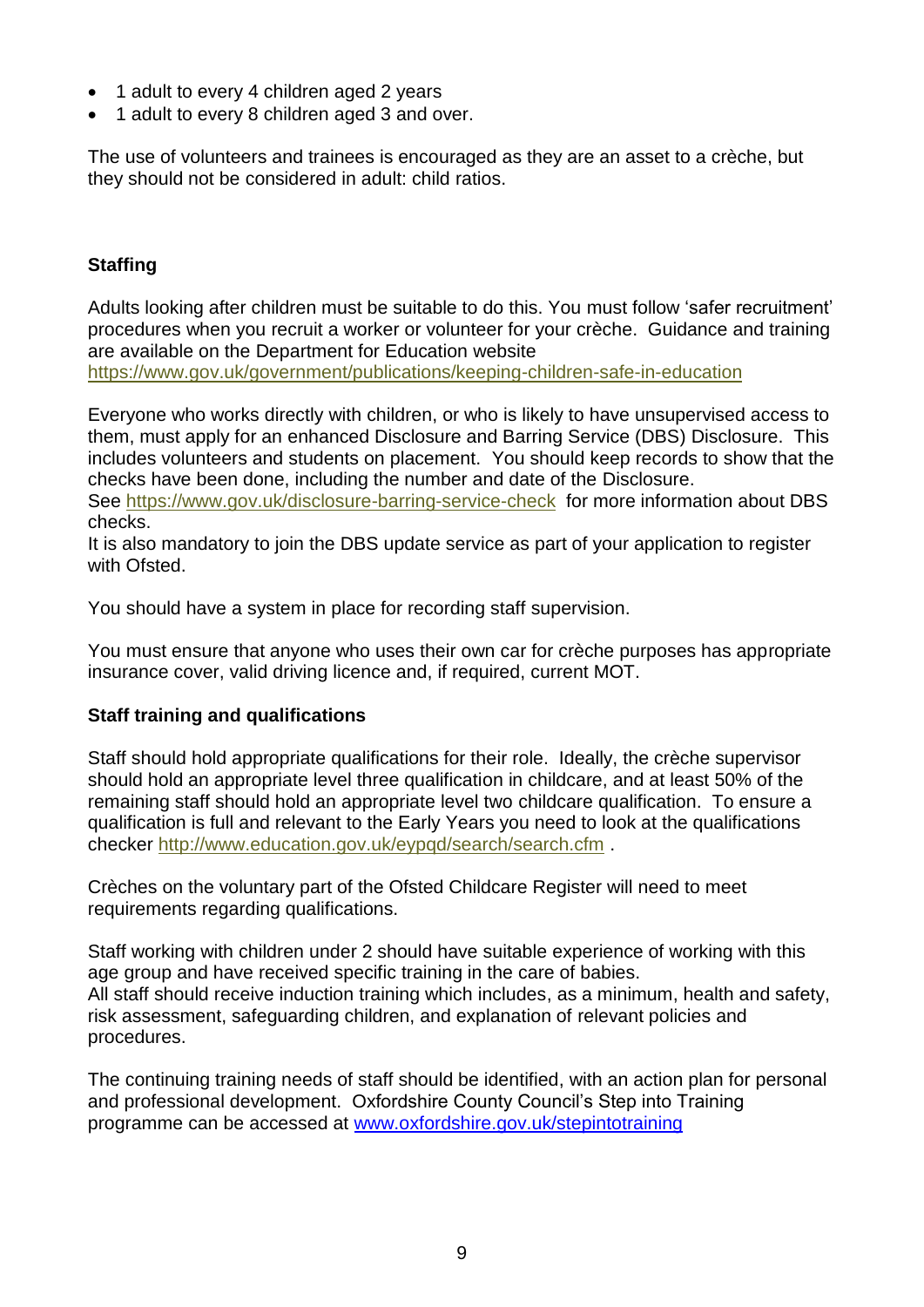# **Disciplinary and grievance procedures**

Disciplinary matters should normally be dealt with in stages. You will need procedures for:

- oral warning
- written warning
- final written warning
- notice of dismissal
- appeals.

The Advisory, Conciliation and Arbitration Service (ACAS) provides advice on employment relations. See [www.acas.org.uk](http://www.acas.org.uk/) or call the Acas helpline on 0845 747 4747.

# <span id="page-9-0"></span>**Outings**

Make sure that there are operational procedures for the safe conduct of any outings provided. Records should be kept about vehicles in which children are transported, including insurance details and a list of named drivers.

For all outings you should complete a risk assessment, ensure staffing ratios are sufficient and it is good practice to obtain signed parental consent. Taking children off-site is potentially hazardous and a higher adult to child ratio should be used. Proper control should be exercised which is appropriate to the environment, nature of visit and the children involved.

The person in charge should:

- make sure the trip has been thoroughly planned
- take children's registration forms on the outing in case of emergency
- make sure parents/carers have a contact number consider taking a mobile phone
- take a first aid kit
- take any medication needed by individual children, such as inhalers
- protect children from strangers
- <span id="page-9-1"></span>• closely supervise the children.

### **Business plan**

You may wish to develop a business plan for your crèche. The county council's staff have published *How to write a Development Plan* for childcare providers, which you might find useful for your crèche. You can view this at [www.oxfordshire.gov.uk/outofschoolchildcare](http://www.oxfordshire.gov.uk/outofschoolchildcare) or request a copy by phoning **0845 604 2346.**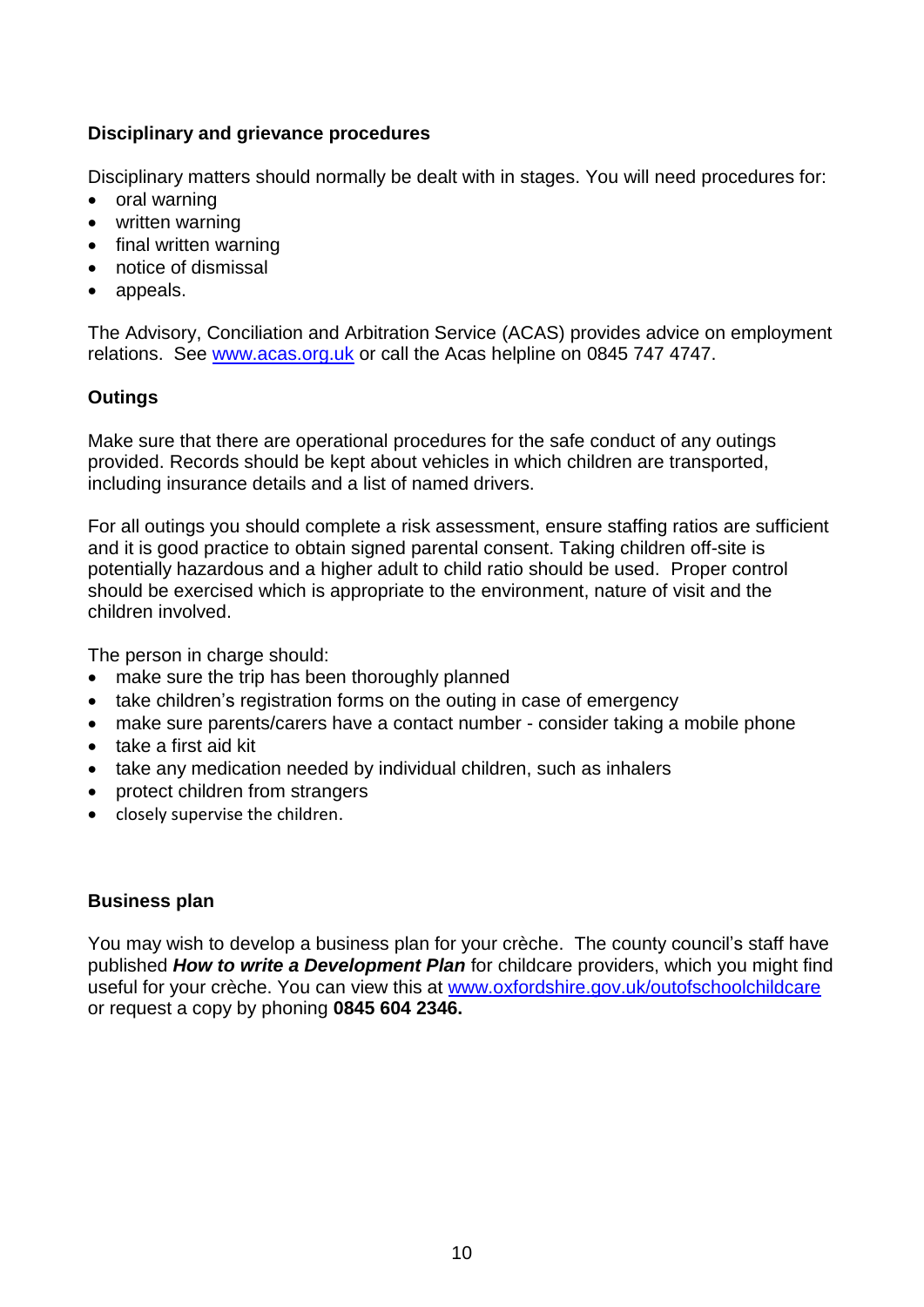# <span id="page-10-0"></span>**SAFEGUARDING CHILDREN**

## **The welfare, safety and protection of children are paramount.**

Everyone who comes into contact with children and families in their place of work has a duty to safeguard and promote the welfare of children. All crèche staff must recognise their responsibilities towards children in their care, and understand the procedures they must follow if they suspect abuse or neglect.

You should have a copy of the government's booklet *[What to do if you're worried a](https://www.gov.uk/government/publications/what-to-do-if-youre-worried-a-child-is-being-abused--2)  [child is being abused](https://www.gov.uk/government/publications/what-to-do-if-youre-worried-a-child-is-being-abused--2)*.

## **Disqualification by association**

Providers have a legal responsibility to ensure that each member of their staff team is suitable to work with children and is not disqualified from working in childcare. **It is an offence, under section 76, Childcare Act 2006, to provide early years provision if disqualified or be involved in the direct management of such provision; if disqualified or to knowingly employ a disqualified person to work with children.**  <https://www.gov.uk/government/publications/disqualification-under-the-childcare-act-2006>

Safeguarding Children Board (OSCB) website, [www.oscb.org.uk,](http://www.oscb.org.uk/) has information for parents, professionals, children and young people, and details of the county's official safeguarding procedures.

You must have a policy for safeguarding children, which outlines how you keep children safe, and the procedures to be followed if you have reason to believe any child is subject to emotional, physical or sexual abuse or neglect.

# <span id="page-10-1"></span>**Concerns about children's welfare**

**Immediate Concerns about a Child -** The Multi-Agency Safeguarding Hub (MASH) will remain the front door to Children's Social Care for all child protection and immediate safeguarding concerns. If there is an immediate safeguarding concern, for example:

- Allegations/concerns that the child has been sexually/physically abused
- Concerns that the child is suffering from severe neglect or other severe health risks
- Concern that a child is living in or will be returned to a situation that may place him/her at immediate risk
- The child is frightened to return home
- The child has been abandoned or parent is absent

You should call the MASH immediately **Tel: 0345 050 7666**

(This number will take you through to Customer Services who will ask a series of questions and triage into MASH where safeguarding concerns are raised)

# **A No Names Consultation should not be used for the above scenarios**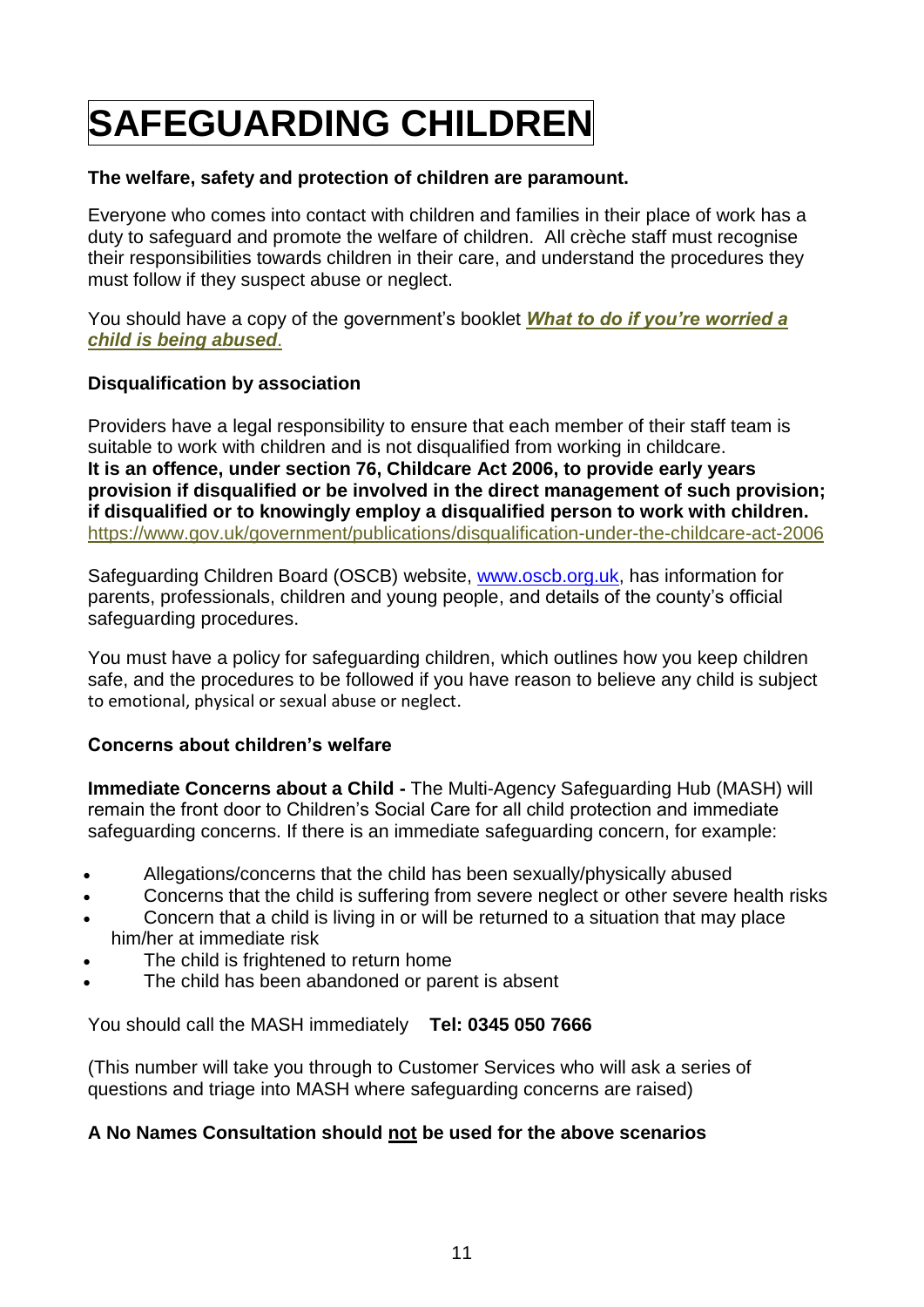### **No name Consultations**

**Early Help – Locality & Community Support Service (LCSS) -** The Locality and Community Support Service has been created as part of Oxfordshire County Council's, Children's Services Integration Programme to support partner agencies across Oxfordshire. It is a professional facing service (including community/voluntary sector).

### **When to contact LCSS**

You should contact the Locality Community Support Service if you:

•Have emerging concerns for a child that does not require an immediate safeguarding response

•Need support or guidance with an Early Help Assessment or TAF

•Wish to complete a No Names Consultation

However, if you cannot get in touch with the local assessment team contact the MASH on the above telephone number.

Parents/carers may challenge you about the intervention but, if there is a conflict of interest, the need to protect the child must always come first.

<span id="page-11-0"></span>Ofsted-registered crèches are required to inform Ofsted of safeguarding incidents.

## **Designated person**

We advise crèches to have a designated person for safeguarding children, to take lead responsibility for safeguarding children in the crèche. Responsibilities include:

- keeping up-to-date on safeguarding matters
- Action to be taken in the event of an allegation being made against a member of staff
- Policy must cover the use of mobile phones and cameras in the setting
- reviewing the crèche's safeguarding policy and procedures regularly
- identifying staff training needs
- advising and supporting other staff
- taking the lead role in any instances of actual or suspected child abuse in the crèche
- ensuring safeguarding procedures are followed and all staff are aware of their responsibilities
- liaising with local statutory children's services agencies.

The designated person must have attended 'specialist' OSCB training in safeguarding children and be renewed every 2 years. 'Generalist' training is available for all staff and must be renewed every 3 years. We would also advise you to have a Deputy safeguarding designated Lead.

Training is available through Oxfordshire Safeguarding Children Board (OSCB), [www.oscb.org.uk](http://www.oscb.org.uk/) / 01865 815843.

# <span id="page-11-1"></span>**Mobile phones**

Staff should **not** have personal mobile phones with them when working in the crèche.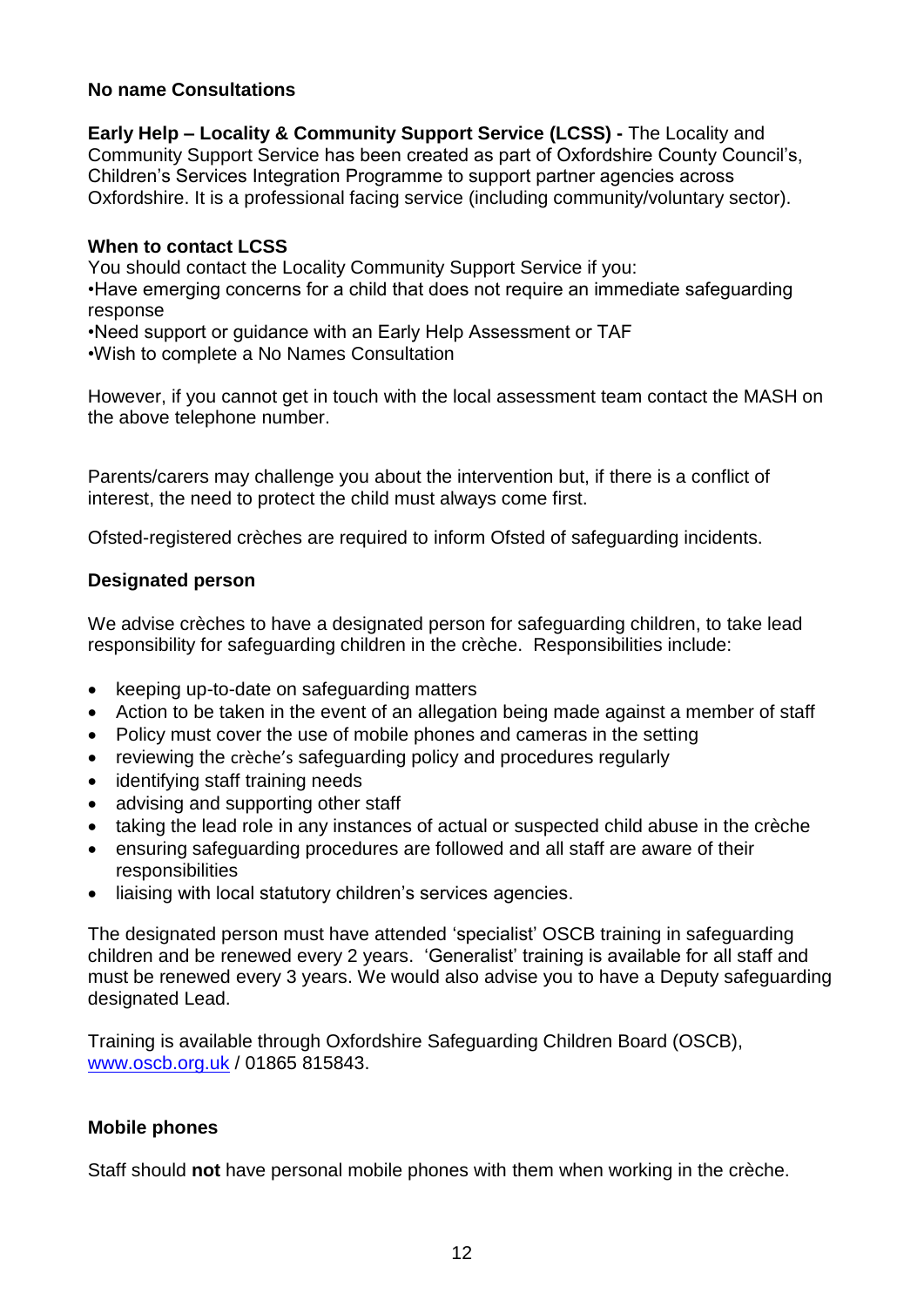# <span id="page-12-0"></span>**Visitors**

All visitors should sign a visitors' book on arrival in the crèche, which includes:

- name and signature
- time of arrival
- time of departure
- the reason for their visit / who they are meeting with, if applicable
- car registration number if applicable.

Anyone visiting the crèche in an official capacity should provide proof of identity. Visitors must not be left alone with children.

# <span id="page-12-1"></span>**Arrival and departure of children**

Keep a record of the times of arrival and departure of all children and staff, including a signature from the parent/carer. See Appendix 3 for examples of registers.

Children must not be allowed to leave the crèche with an adult who is not the usual person to collect them, without the parent or carer's prior written permission.

# <span id="page-12-2"></span>**Uncollected child procedure**

You should have a procedure to follow if a child is not collected when expected, or is not collected at the end of the crèche session.

You will need to decide a time limit before your uncollected child procedure is implemented. Make sure that parents/carers are aware of this.

Consider the well-being of the child - a minimum of two members of staff must stay on site. Never attempt to take the child home yourself, or allow someone who has not been authorised by the parents/carers to collect the child, to take them.

If parents/carers cannot be contacted or located, contact the Police on their non-emergency number, 101.

A report should be written up as soon as possible after an incident.

However in an emergency please contact the MASH on the above telephone number.

# <span id="page-12-3"></span>**Lost child procedure**

If a child goes missing from the crèche:

- tell your designated person for safeguarding children, unless this would cause delay
- the designated person should gather all staff and children together and take the register
- the designated person and a staff member should search the venue and the immediate area outside the building
- if the child is not found, the designated person should contact the police and the child's parents/carers
- a report should be written up as soon as possible after the event and the incident should be recorded in the incident or accident log.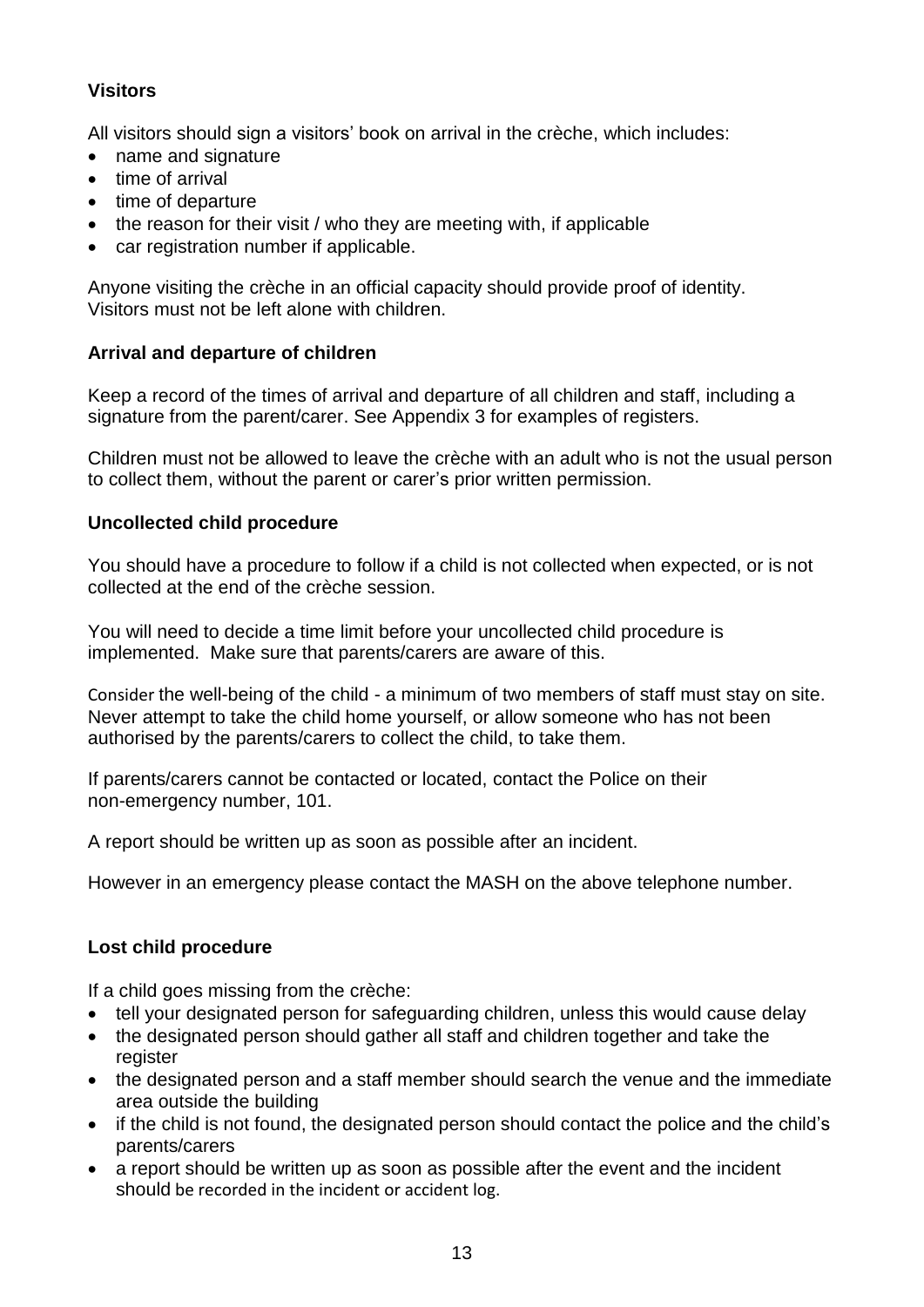# <span id="page-13-0"></span>**Crèche records**

You should keep confidential records of:

- your name, home address and telephone number and of any other person living or employed on the premises
- name, home address and telephone number of anyone else who will be in regular unsupervised contact with the children attending your crèche
- a daily record of the names of the children attending the crèche, and their hours of attendance
- a record of risk assessments, clearly stating when they were carried out, who by, date of review and any actions taken.

You should be aware of your responsibilities under The Data Protection Act 1998 and The Freedom of Information Act 2000.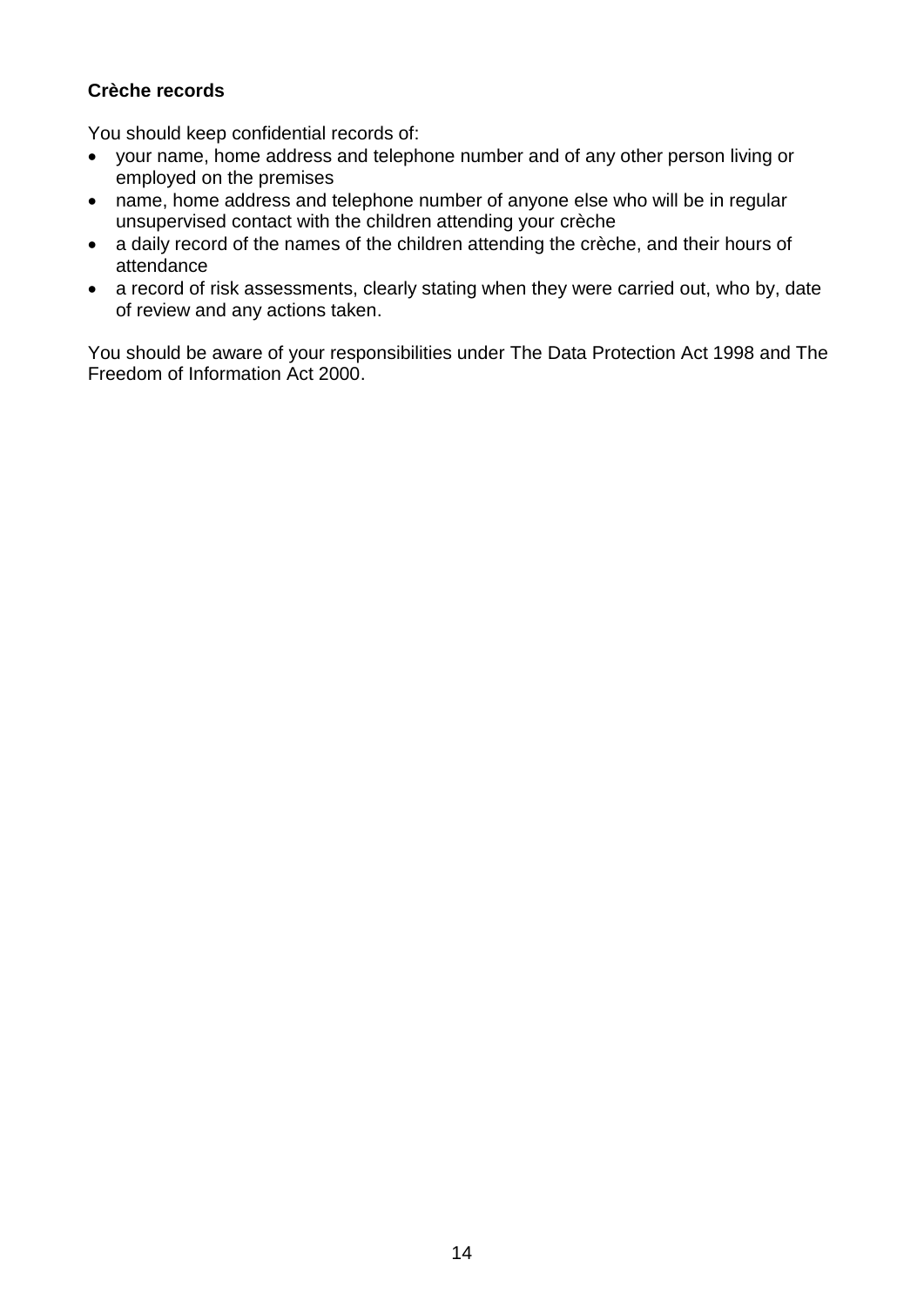# <span id="page-14-0"></span>**CHILDCARE AND BEST PRACTICE**

# <span id="page-14-1"></span>**The Early Years Foundation Stage (EYFS) 2017**

The EYFS sets standards to enable early years providers (caring for children from birth to five) to reflect the rich and personalised experience that many parents give their children at home. All childcare providers have an important role to play in children's early years experiences. The EYFS is a framework for setting standards for learning, development and welfare requirements for children from birth to 5 years and offers substantial guidance.

The documents are available on the internet at [www.foundationyears.org.uk](http://www.foundationyears.org.uk/)

### <span id="page-14-2"></span>**Inclusive practice**

'The diversity of individuals and communities is valued and respected. No child or family is discriminated against' *[http://earlyyearsmatters.co.uk/index.php/enabling](http://earlyyearsmatters.co.uk/index.php/enabling-environments/effective-practice/)[environments/effective-practice/](http://earlyyearsmatters.co.uk/index.php/enabling-environments/effective-practice/)*

It is the responsibility of all childcarers to ensure that equal opportunities and antidiscriminatory practice are promoted so that all users feel included, safe and valued. All children have a need to develop, which is helped by exploring and discovering the people and things around them. Children should be encouraged to recognise their own unique qualities and the characteristics they share with other children. Crèche staff need to ensure that their own knowledge of different cultures is up to date and consider their own attitudes to people who are different from themselves (see All of Us – Inclusion Checklist, Appendix 2)

### <span id="page-14-3"></span>**Opportunities for babies'/children's learning and development in crèche sessions**

The care, learning and play opportunities offered in crèche need to meet the baby/child's individual needs and promote their well-being. Creating time and opportunity to follow a baby/child's individual interests is a key role for the adults. From this the child's own initiated play can then be supported in such a way that any identified schemas are responded to. The value of any occasional adult – led activity should have as its focus the fun of learning through 'doing' and not the end product.

Appropriate resources relevant to the age and stage of development of the child should be readily available to them within a carefully planned environment. As far as possible cosy areas, a wide variety of books, painting, mark-making, water, sand, small world toys, construction, role play, puzzles and areas of interest, access to outside should all form part of the continuous provision. Aim to ensure that there are opportunities for children to practice their skills through repetition and that the session timetable is not too structured but flexible enough for there to be enough space and time for exploration.

Observations of individual children are important (written, annotated photographs etc) and staff need to respond to what they observe with appropriate interaction and support activities and experiences can then be planned in response to these observations.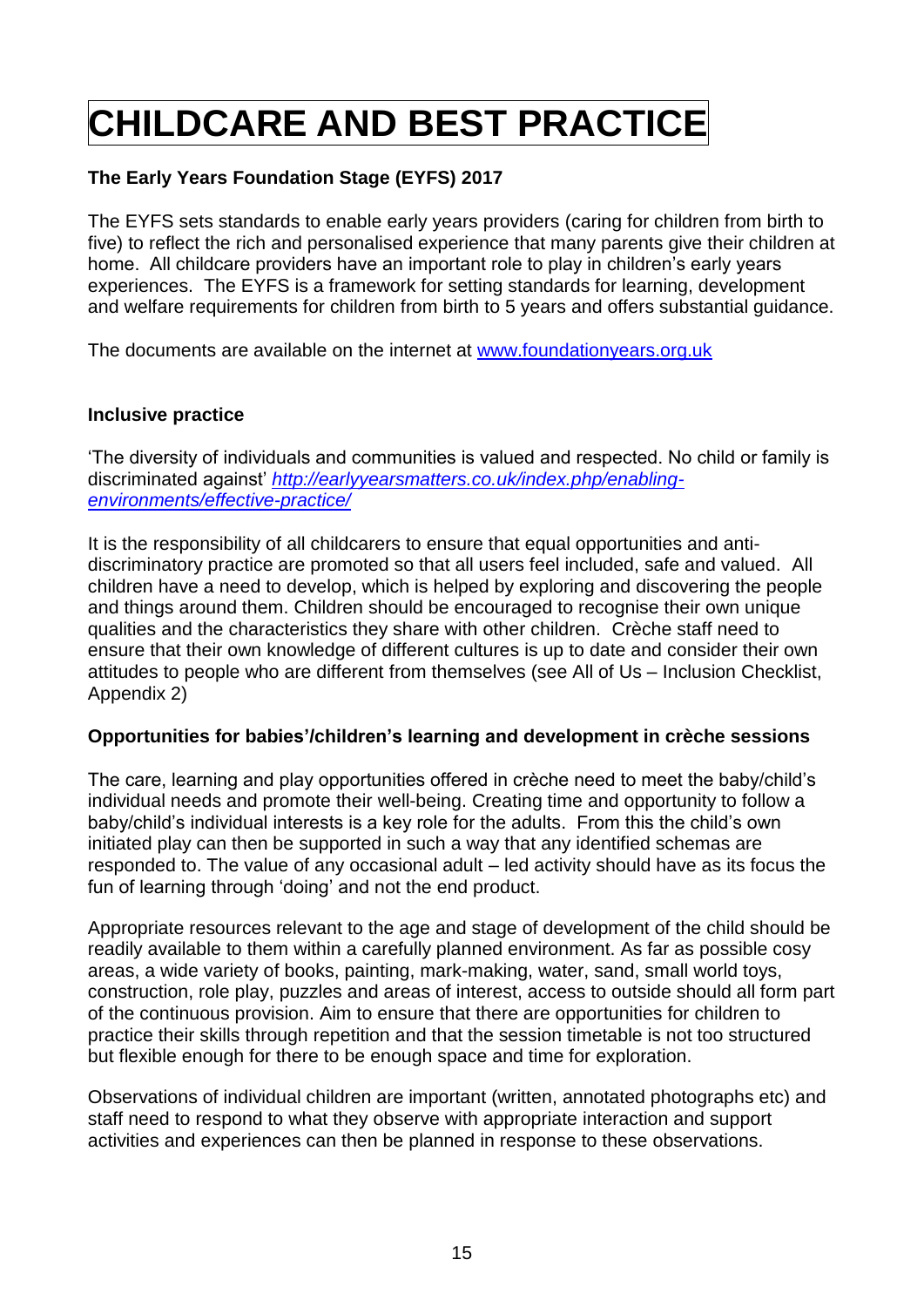For many crèche workers meeting the individual needs of children can be challenging given the short time-frame in which many Crèches operate plus the inconsistency in attendance of children. However, developing practice by following a few basic principles taken from the EYFS will help ensure that babies/children in their care are given the best possible opportunities.

The following is general and selected guidance which is based on the four themes that underpin the EYFS and suggestions for 'effective practice', taken from the EYFS Principles into Practice cards. For more detailed information please refer to the EYFS Statutory Framework document.

# **[Overarching principles](http://www.foundationyears.org.uk/wp-content/uploads/2012/07/EYFS-Statutory-Framework-2012.pdf)** (see page 5 of the EYFS)

Four guiding principles should shape practice in early years settings. These are:

- every child is a **unique child**, who is constantly learning and can be resilient, capable, confident and self-assured;
- children learn to be strong and independent through **positive relationships**;
- children learn and develop well in **enabling environments**, in which their experiences respond to their individual needs and there is a strong partnership between practitioners and parents and/or carers; and
- **children develop and learn in different ways and at different rates**. The framework covers the education and care of all children in early years provision, including children with special educational needs and disabilities.

## **[The areas of learning](http://www.foundationyears.org.uk/wp-content/uploads/2012/07/EYFS-Statutory-Framework-2012.pdf) and development -** (See page 7 of the EYFS)

All areas of learning and development are important and inter-connected. Three areas are particularly crucial for igniting children's curiosity and enthusiasm for learning, and for building their capacity to learn, form relationships and thrive. These three areas, the *prime areas*, are:

- communication and language;
- physical development;
- and personal, social and emotional development

# <span id="page-15-0"></span>**Partnership with parents/carers**

Close working between staff and parents is vital for the information gathering of individual children's needs.

There is a Parents Guide to the Early Years Foundation Stage Framework to share with parents at [http://www.foundationyears.org.uk/files/2014/08/EYFS\\_Parents\\_Guide](http://www.foundationyears.org.uk/files/2014/08/EYFS_Parents_Guide-amended.pdf)[amended.pdf](http://www.foundationyears.org.uk/files/2014/08/EYFS_Parents_Guide-amended.pdf)

Parents and staff can learn a lot from each other. This can help them to support and extend children's learning and development; therefore, it is important to establish a good relationship with each parent/carer for the well-being of the child in a crèche. This understanding should allow opportunities for parents to share views and concerns and know that they are acknowledged and respected. Parents need to be informed about the management of childcare issues: e.g. methods for children being settled into the crèche.

It is good practice to assign a key person to each child. Their role is to help that every child's care is tailored to meet their individual needs, to help the child to become familiar with the setting, offer a settled relationship for the child and build a relationship with parents (EYFS 3.27)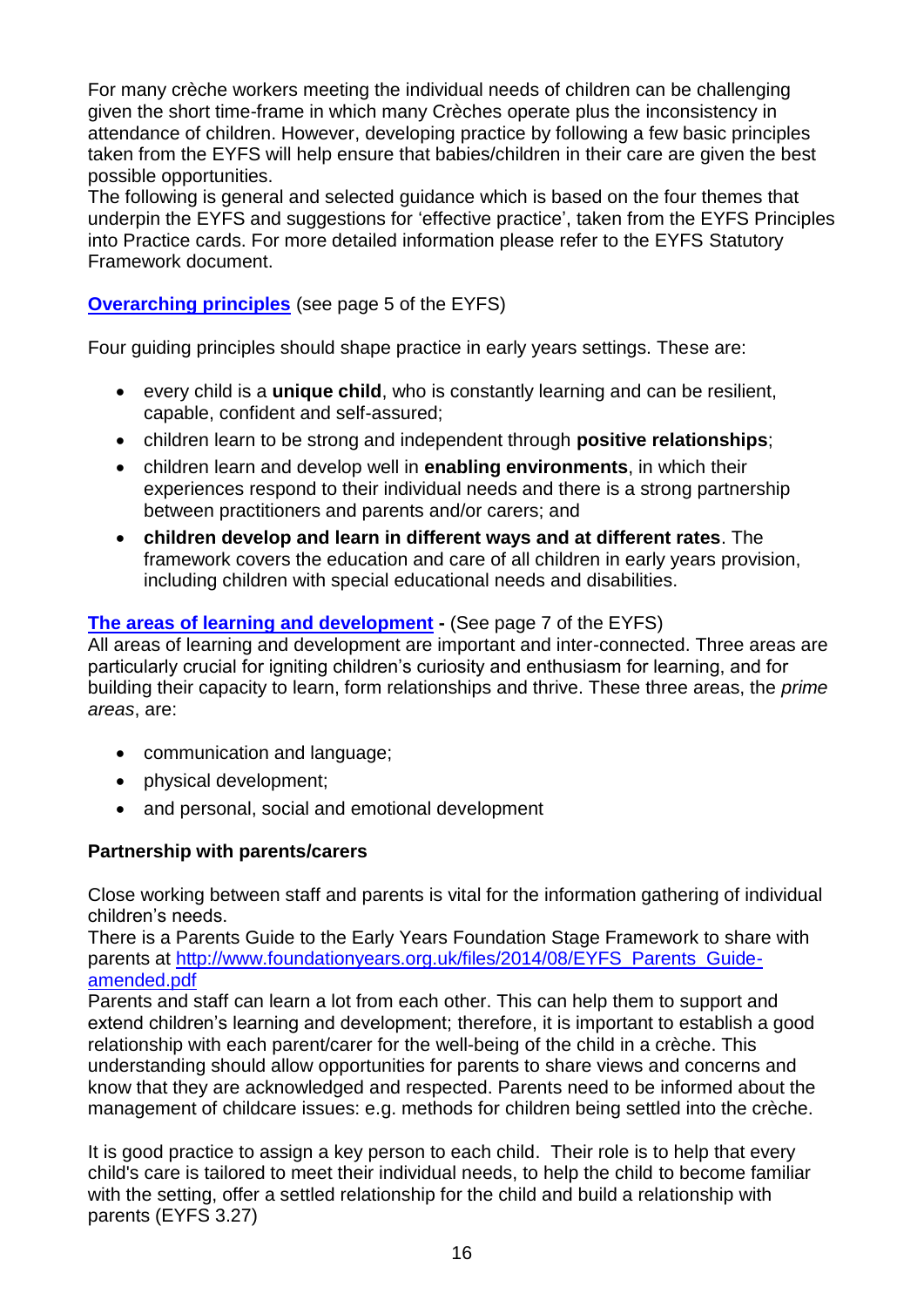# <span id="page-16-0"></span>**APPENDICES**

# <span id="page-16-1"></span>**Appendix 1 Example Crèche Worker interview questions**

| <b>Name of candidate:</b>                                                                                                                                 | <b>Job Title: Crèche Worker</b>                                                                                                                                                                                                       | Date:                              |
|-----------------------------------------------------------------------------------------------------------------------------------------------------------|---------------------------------------------------------------------------------------------------------------------------------------------------------------------------------------------------------------------------------------|------------------------------------|
| <b>Question</b>                                                                                                                                           | <b>Answer</b>                                                                                                                                                                                                                         | <b>Comments &amp;</b><br>score 1-5 |
| (Following up activity the<br>candidate has carried out as part<br>of interview process)<br>Tell us how you feel your activity<br>with the children went. | Reporting back – clarity, reflections on<br>own performance, ability to take account<br>of 'other factors'                                                                                                                            |                                    |
| Tell us about the task you were<br>given - what you planned & why.                                                                                        | Stage of development, schema, child's<br>interest, breadth of experience                                                                                                                                                              |                                    |
| Why have you applied for this<br>post at this stage in your career?                                                                                       |                                                                                                                                                                                                                                       |                                    |
| Explain what you think equal<br>opportunities means?                                                                                                      | Treat each child as individual, respect<br>race, religion, culture, gender. Do you<br>treat boys & girls the same?                                                                                                                    |                                    |
| How do you think you could<br>generate partnerships between<br>parents and crèche?                                                                        | Daily record sheets/diary, parents<br>evenings, fund raisers, access to<br>information, parents notice board.                                                                                                                         |                                    |
| Team work is a very important<br>part of crèche life, how would<br>you encourage this to happen?                                                          | Roles & responsibilities, value each<br>other's work, regular staff meetings,<br>planning ahead.                                                                                                                                      |                                    |
| What do you feel you could bring<br>to the crèche in special interests<br>and skills?                                                                     | Enthusiasm, interest, training, individual,<br>caring.                                                                                                                                                                                |                                    |
| What do you understand by the<br>term safeguarding children?                                                                                              | Abuse (4 types) children's safety,<br>children's rights, children's health                                                                                                                                                            |                                    |
| What does Key Person system<br>mean to you?                                                                                                               | Responsible for record keeping,<br>communicating with parents, changing<br>and feeding. To ensure individual needs<br>of child are met.                                                                                               |                                    |
| Tell us what you know about<br><b>Early Years Foundation Stage?</b>                                                                                       | 3 Prime and 4 specific areas of learning,<br>curriculum 0-6 years.                                                                                                                                                                    |                                    |
|                                                                                                                                                           | In planning and guiding children's<br>activities, practitioners must reflect<br>on the different ways that children<br>learn and reflect these in their<br>practice. Three characteristics of<br>effective teaching and learning are: |                                    |
|                                                                                                                                                           | playing and exploring - children<br>investigate and experience things, and<br>'have a go';                                                                                                                                            |                                    |
|                                                                                                                                                           | active learning - children concentrate<br>and keep on trying if they encounter<br>difficulties, and enjoy achievements; and                                                                                                           |                                    |
|                                                                                                                                                           | creating and thinking critically -<br>children have and develop their own<br>ideas, make links between ideas, and                                                                                                                     |                                    |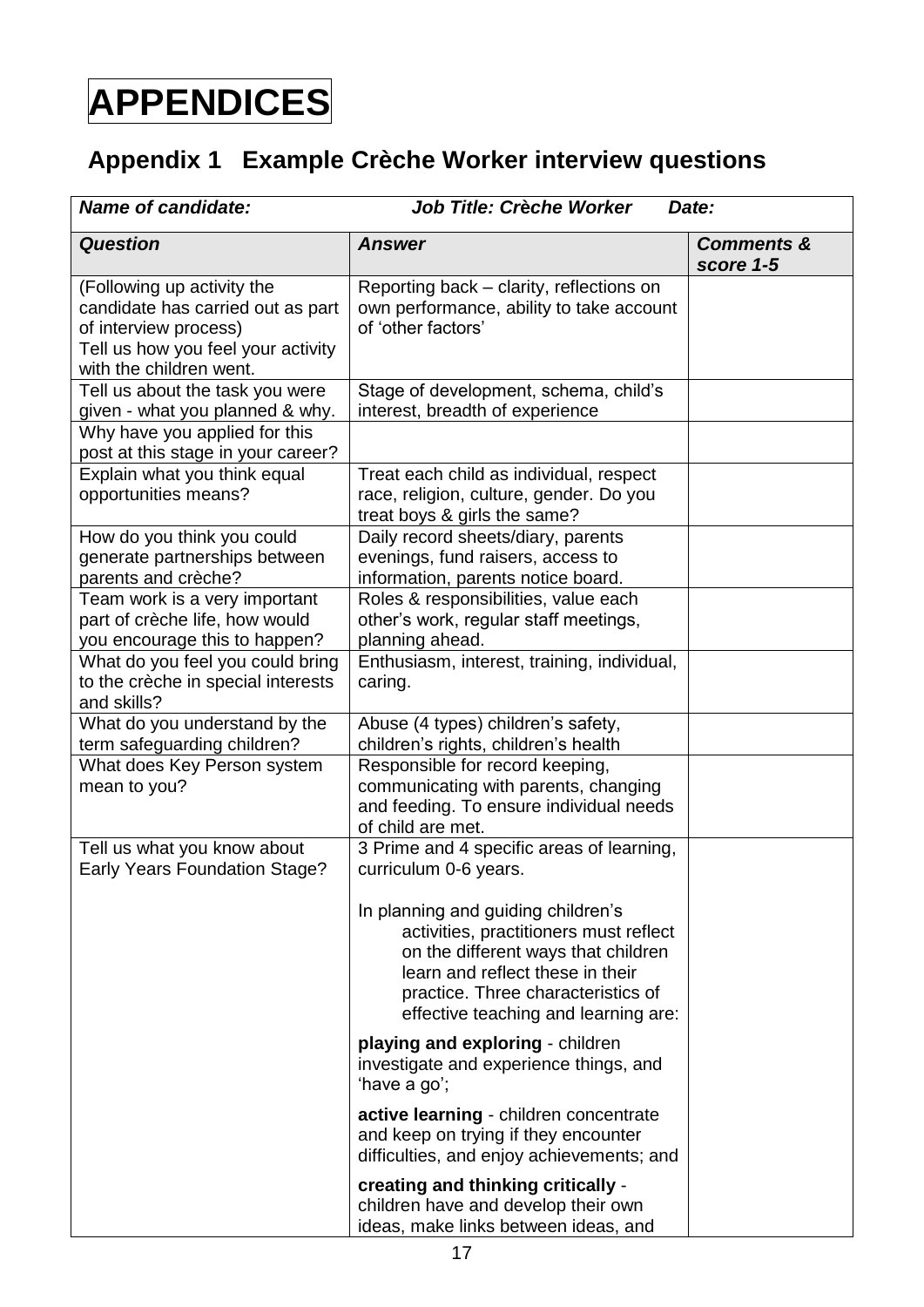|                                                                                              | develop strategies for doing things.                                                                                                   |  |
|----------------------------------------------------------------------------------------------|----------------------------------------------------------------------------------------------------------------------------------------|--|
| How would you encourage self<br>confidence and independence in<br>the children?              | Self selection, provide good learning<br>opportunities, encourage children to put<br>on own coats, wash own hands, etc                 |  |
| How would you deal with a child<br>who bites other children?                                 | Remove from the situation, comfort the<br>other child, talk to parents and crèche<br>supervisor/manager, confidentiality (no<br>names) |  |
| How would you handle a crying<br>baby?                                                       | Comfort, rock, talk to, sing to, distract,<br>offer bottle, check nappy, contact parent                                                |  |
| Are there days/times/specific<br>dates you know you cannot work<br>due to prior commitments? |                                                                                                                                        |  |
| Would you work extra hours if<br>needed, and then take time back<br>in lieu?                 |                                                                                                                                        |  |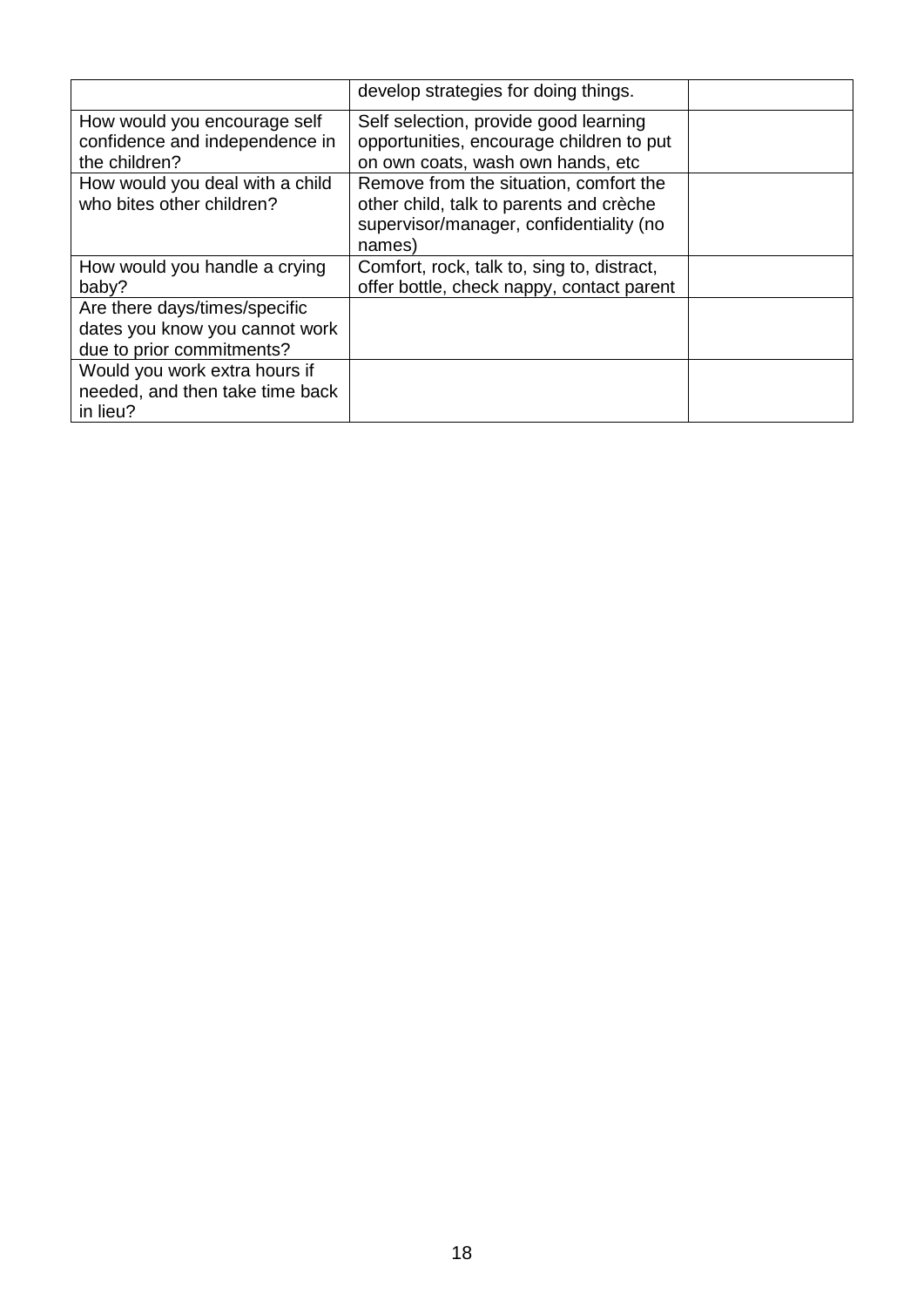# **Appendix 2 All of Us - Inclusion Checklist for Settings**

#### **Good practice in including disabled children and young people for playworkers, childminders and childcare staff**

Extract from *All of Us – [The Framework for Quality Inclusion](https://www.google.co.uk/url?sa=t&rct=j&q=&esrc=s&source=web&cd=1&ved=0ahUKEwj5xMTH_rLTAhVLKVAKHTRPBO0QFggnMAA&url=https%3A%2F%2Fwww.westsussex.gov.uk%2Fmedia%2F2640%2Fframework_for_quality_inclusion_2008.pdf&usg=AFQjCNGGbE52K05wwve1n2Jr1j7-6y9ujg)* (3rd Edition 2008), from [the charity](https://www.google.co.uk/url?sa=t&rct=j&q=&esrc=s&source=web&cd=1&ved=0ahUKEwj5xMTH_rLTAhVLKVAKHTRPBO0QFggnMAA&url=https%3A%2F%2Fwww.westsussex.gov.uk%2Fmedia%2F2640%2Fframework_for_quality_inclusion_2008.pdf&usg=AFQjCNGGbE52K05wwve1n2Jr1j7-6y9ujg) 'KIDS'.

#### **Visitors can see the following**:

The attitudes and behaviour of practitioners, children and parents demonstrate how unremarkable it is that disabled children are part of a wide cross-section of the local community using the service.

The staff are highly responsive, working as a team and thinking on their feet to be a resource to the children and to provide assistance where necessary.

Activities are led by the interests and enthusiasms of each child who attends and take place with regard to any likes, dislikes and specific needs each child may have.

The particular background and characteristics of each child are fully taken into account but are not unduly highlighted.

Everyone is welcomed on arrival and wished well on departure in a way that suits them.

Pictures, equipment and resources reflect disabled people's lives as part of a wide representation of children's differing backgrounds and experience.

Discriminatory language and/or behaviour are addressed and discussed sensitively with any adults or children involved.

Children and adults each initiate communication with one another.

Each child can choose to play with others, to play alongside others, or not to play with others.

Practitioners sensitively address the issues if any child is consistently being excluded from other children's play.

Each child and adult is respected and valued as an individual with equal rights and choices and is given the chance to exercise those rights and choices.

Assessed acceptable risk is available to each child to ensure both safety and excitement.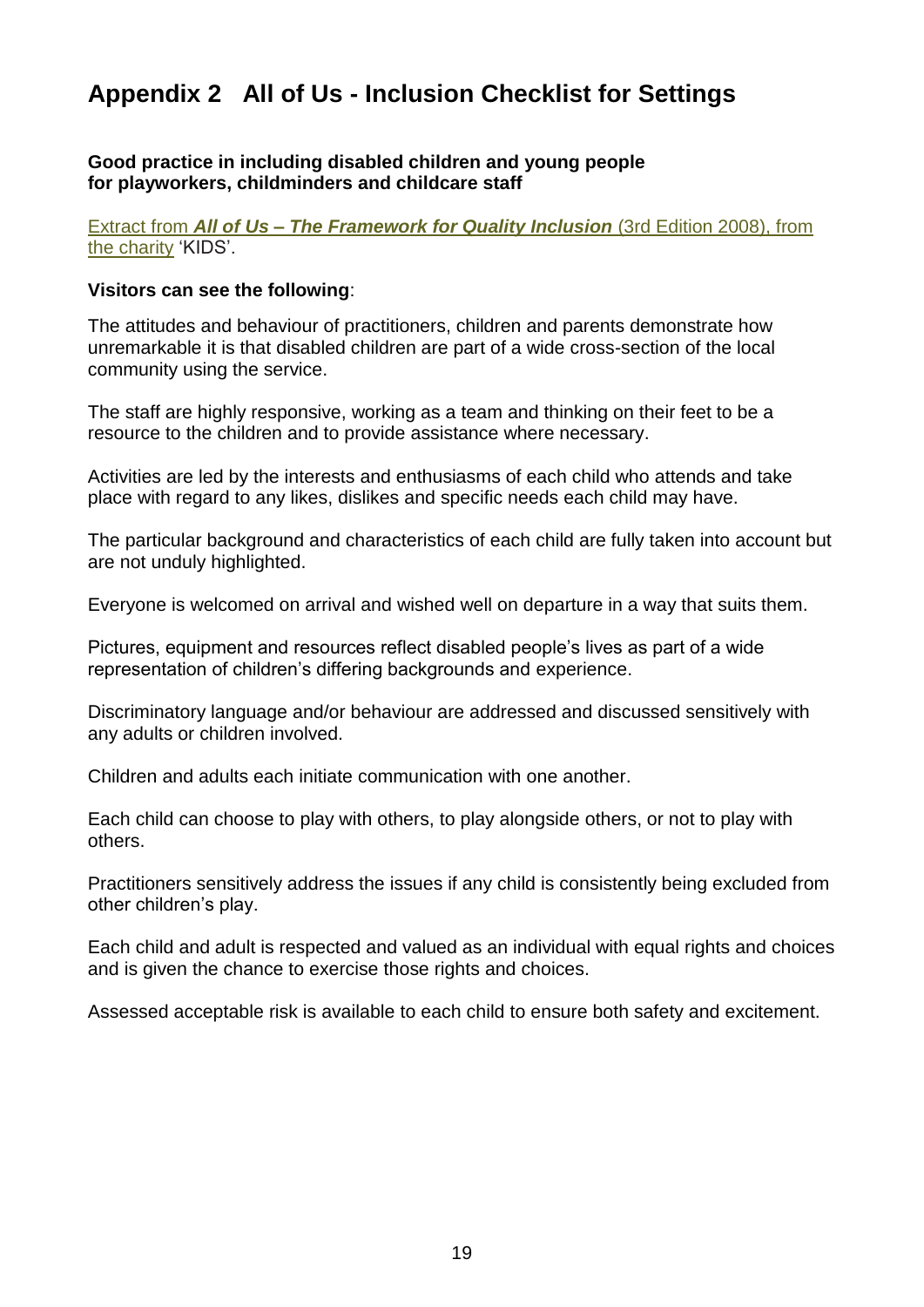### **The person in charge**:

Is committed to the active participation of children, parents/carers, team members and others to ensure good quality provision and to ensure each individual's needs are met.

Can identify action taken and progress already made towards inclusion, the current priorities, and the thing (s)he still needs and plans to do to be more inclusive.

Has made time to build links with families/schools/services for disabled children by becoming directly involved with them as part of a commitment to give all local children and families a genuine choice to be part of the service.

Has made, and continues to make, reasonable adjustments for better physical access to and around the setting.

Where working in a team, runs daily de-briefing sessions and regular team meetings to reflect on practice together and to develop future good practice; where working alone, is part of regular meetings with other colleagues for the same purpose.

Has made and continues to make attempts to identify and deploy sources of funding where necessary to support the inclusion of children who might otherwise be excluded.

Has made time to build links with disabled people who can contribute effectively as part of a wide cross-section of adults involved in the work of the service.

Accesses appropriate support and advice from colleagues and other expert professionals.

### **The person in charge and any other practitioners**:

Have had attitudinal training around disability and other equality issues and continue to take part in training about inclusion.

Are aware that attitudes, environments, structures and policies need attention, so that they do not disadvantage particular children.

Feel they are informed and consulted by managers/leaders.

Have or are developing necessary skills to communicate effectively with each child, and encourage all children to develop ways of communicating with one another.

Can each describe the systems in place to respond to any individual child who may need specific assistance?

Know and use children's and adults' chosen names.

Use consistent positive language and are confident about explaining why that terminology is preferred. The terms "disabled children" and "non-disabled children" are used rather than "special needs" and "normal" or "able-bodied".

Create opportunities to communicate with each child and their parents/carers to discuss how best to build on children's interests, meet their needs and promote their participation.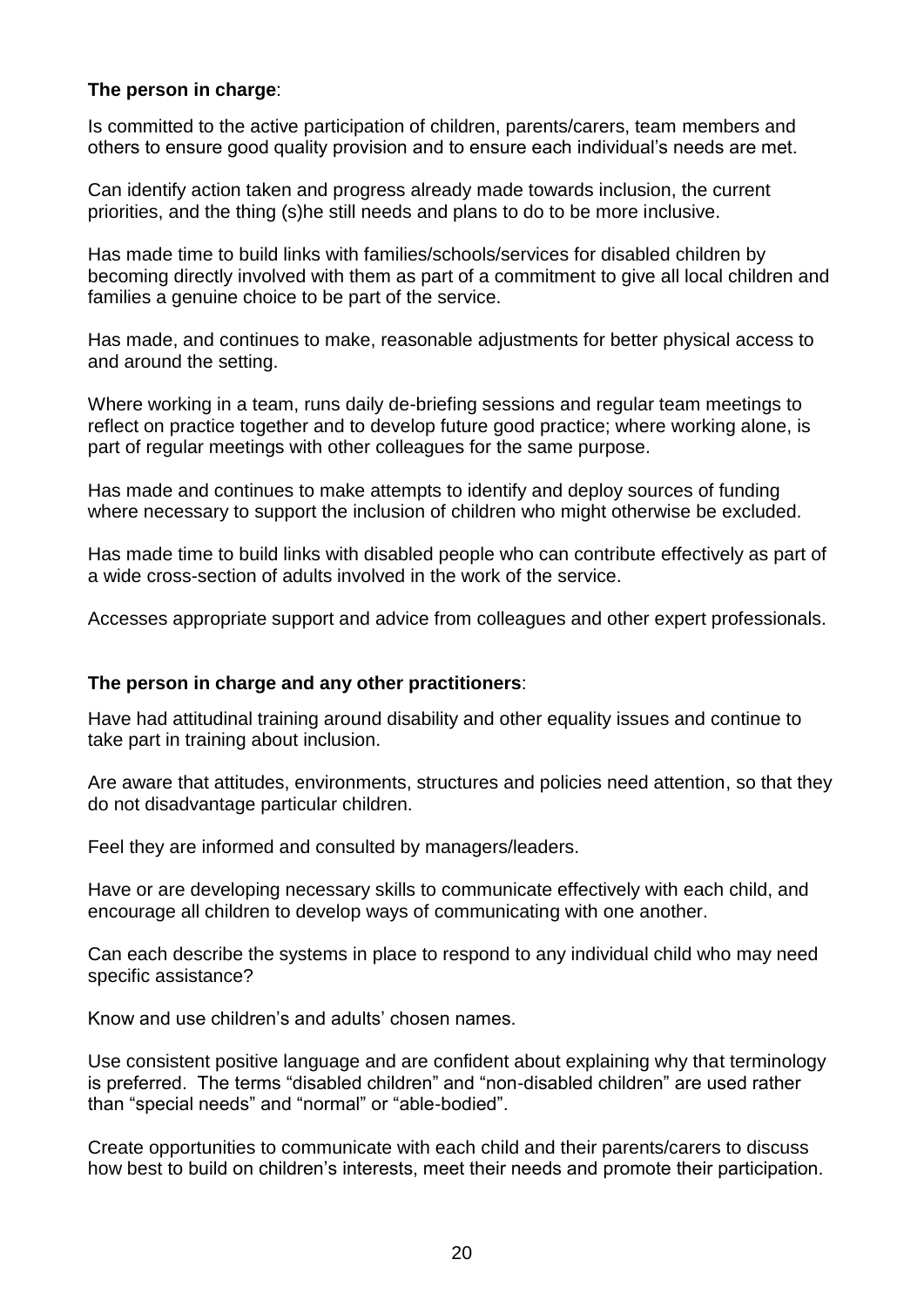## **Each child**:

Has opportunities for formal and informal consultation so that they can express their views and opinions on sessions they take part in and on the setting as a whole, using whatever communication methods they choose.

Reports that practitioners seek their views and pay attention to their requests.

Indicates that they are generally happy in the setting.

Is helped to show their parent/carer what they have been doing, especially if they have difficulty with communication.

### **Each parent/carer**:

Feels welcome and valued as an expert on their child, with a continuing key role in helping practitioners to enable their child to feel safe and involved.

Is provided with a variety of opportunities for formal and informal consultation to influence what goes on in the setting as a whole, and is comfortable approaching practitioners without feeling they are imposing on them.

Feels that there is a contented atmosphere in the setting and is happy with the experiences and opportunities their children have.

#### **Policies and paperwork indicate that**:

A commitment to meeting individual children's needs and creating an inclusive ethos underpins public and internal documents, which are continually developing.

All children are equally welcome to attend.

Practitioners in team settings who have particular roles in assisting individual disabled children are full members of the team; and all practitioners have job descriptions which stress the inclusion of the child as well as whatever level of focused assistance may be necessary.

Written information about each child includes details of how best to meet their needs and procedures for any care or medical requirements.

The service has a vision of what it wants to do; policies and procedures for how it does it; and a process of monitoring and evaluation to see how well it is doing it. This includes all who are involved in the setting in a process of continuing reflection on the development of inclusive policy and practice.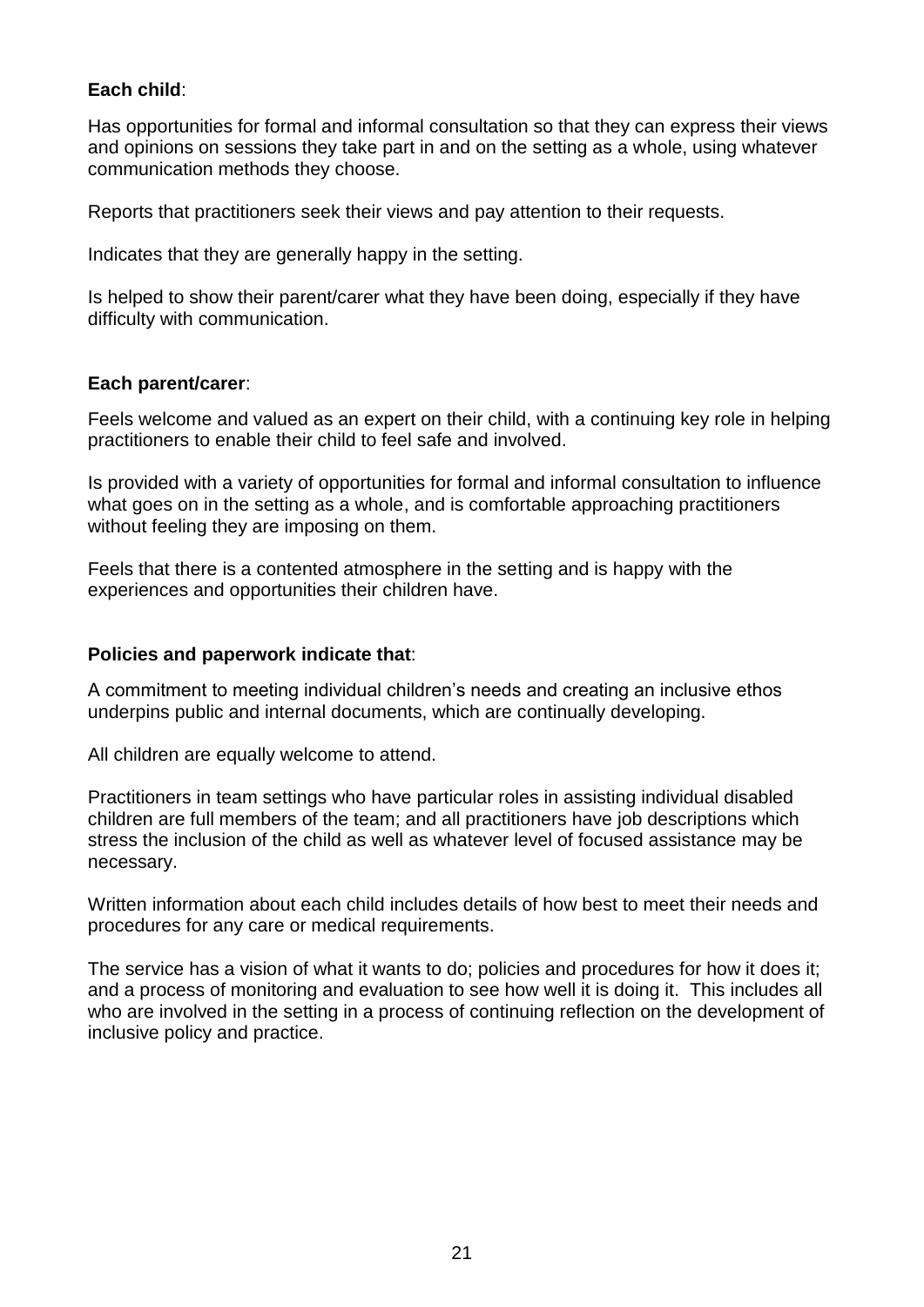# **Appendix 3**

# **Example Forms**

# **Action plan**

| Area for action/development       | <b>Outcome required</b> | <b>Action planned</b> |
|-----------------------------------|-------------------------|-----------------------|
|                                   |                         |                       |
| <b>Safeguarding and promoting</b> |                         |                       |
| children's welfare                |                         |                       |
| <b>Information</b>                |                         |                       |
| <b>Complaints</b>                 |                         |                       |
| <b>Premises and security</b>      |                         |                       |
| <b>Outings</b>                    |                         |                       |
| <b>Equality and opportunity</b>   |                         |                       |
| <b>Medicines</b>                  |                         |                       |
| <b>Illnesses and injuries</b>     |                         |                       |
| <b>Food and drink</b>             |                         |                       |
| <b>Behaviour management</b>       |                         |                       |
| <b>Smoking</b>                    |                         |                       |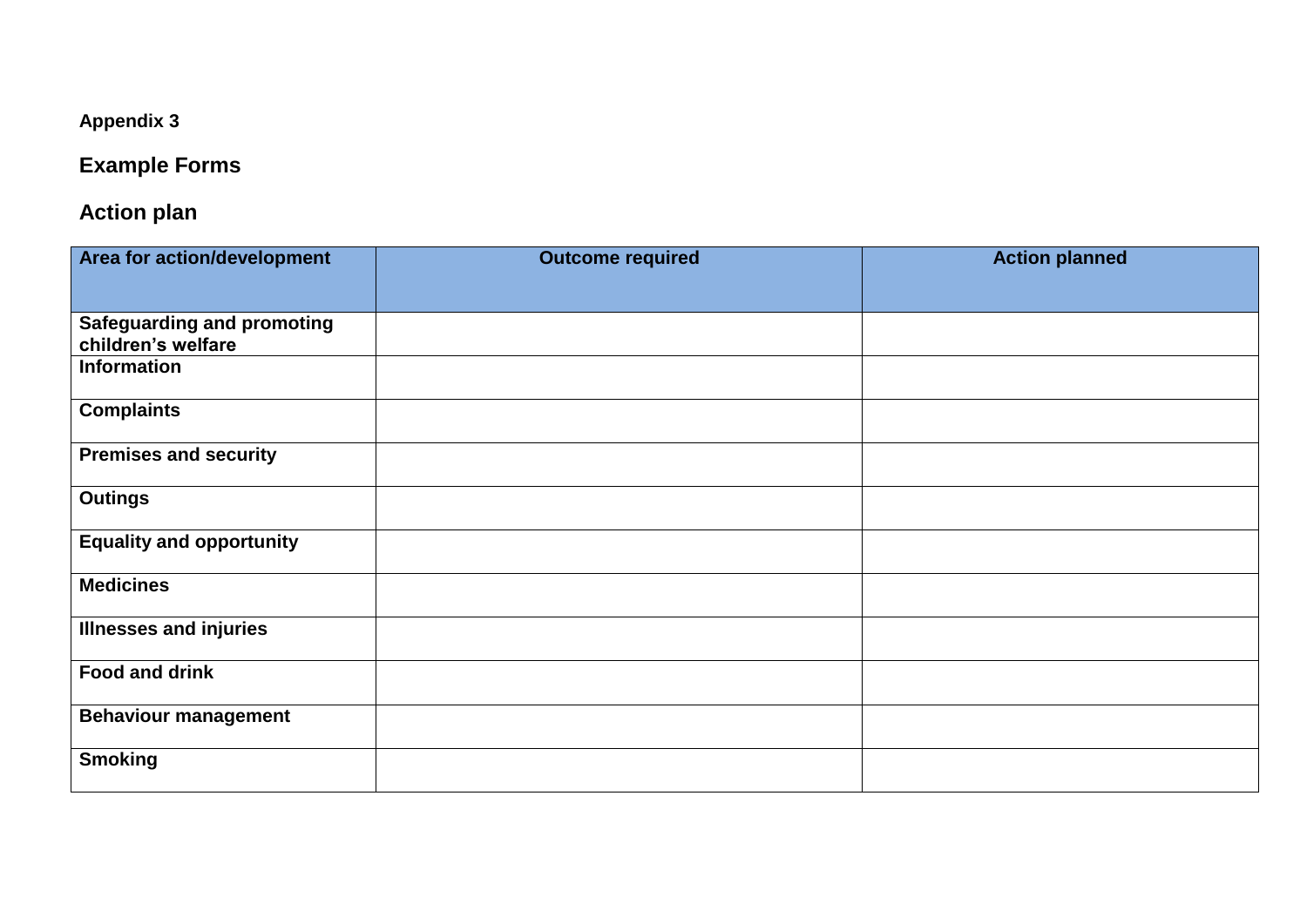# **How do I present my risk assessment?**

There is no right or wrong way to present it and you will develop a system which works for you. This is an example method which you can use if you wish.

| <b>Activity / Process / Operation</b><br>(If the activity or process is complex it may require more than one risk assessment)<br>Front door - Safeguarding and promoting children's welfare - premises and security |                                                |
|---------------------------------------------------------------------------------------------------------------------------------------------------------------------------------------------------------------------|------------------------------------------------|
| Identify the hazards (anything that can cause harm):                                                                                                                                                                |                                                |
| Visitors leaving the door open                                                                                                                                                                                      |                                                |
| Strangers accessing the premises without signing into the visitor book                                                                                                                                              |                                                |
| ID badges not shown                                                                                                                                                                                                 |                                                |
| Who might be harmed and how? 1                                                                                                                                                                                      | <b>Estimate Risk</b><br>Level (H/M/L)          |
| children who might escape and run into the road or go missing.                                                                                                                                                      | now <sup>2</sup>                               |
| Risk to everyone if a stranger enters the premises                                                                                                                                                                  |                                                |
|                                                                                                                                                                                                                     |                                                |
| What measures are in place to reduce the risk?                                                                                                                                                                      | <b>Estimate Risk</b><br>Level now <sup>3</sup> |
| 1. Key pad system on door and high handle.                                                                                                                                                                          | L                                              |
| 2. Policies informing staff and parents of the registration and collection<br>procedures.                                                                                                                           |                                                |
| 3. A visitors book.                                                                                                                                                                                                 |                                                |
| Adults challenge any unidentified person                                                                                                                                                                            |                                                |
| What further action is needed to reduce the risk? (State actions)                                                                                                                                                   |                                                |
|                                                                                                                                                                                                                     |                                                |
| Ongoing and reviewed regularly.                                                                                                                                                                                     |                                                |
| Part of induction to staff                                                                                                                                                                                          |                                                |
|                                                                                                                                                                                                                     |                                                |

<u>.</u>

<sup>&</sup>lt;sup>1</sup> Consider the number of people exposed

<sup>&</sup>lt;sup>2</sup> Estimate initial risk High, Medium or Low

 $3$  Estimate risk level achieved  $-$  High, Medium or Low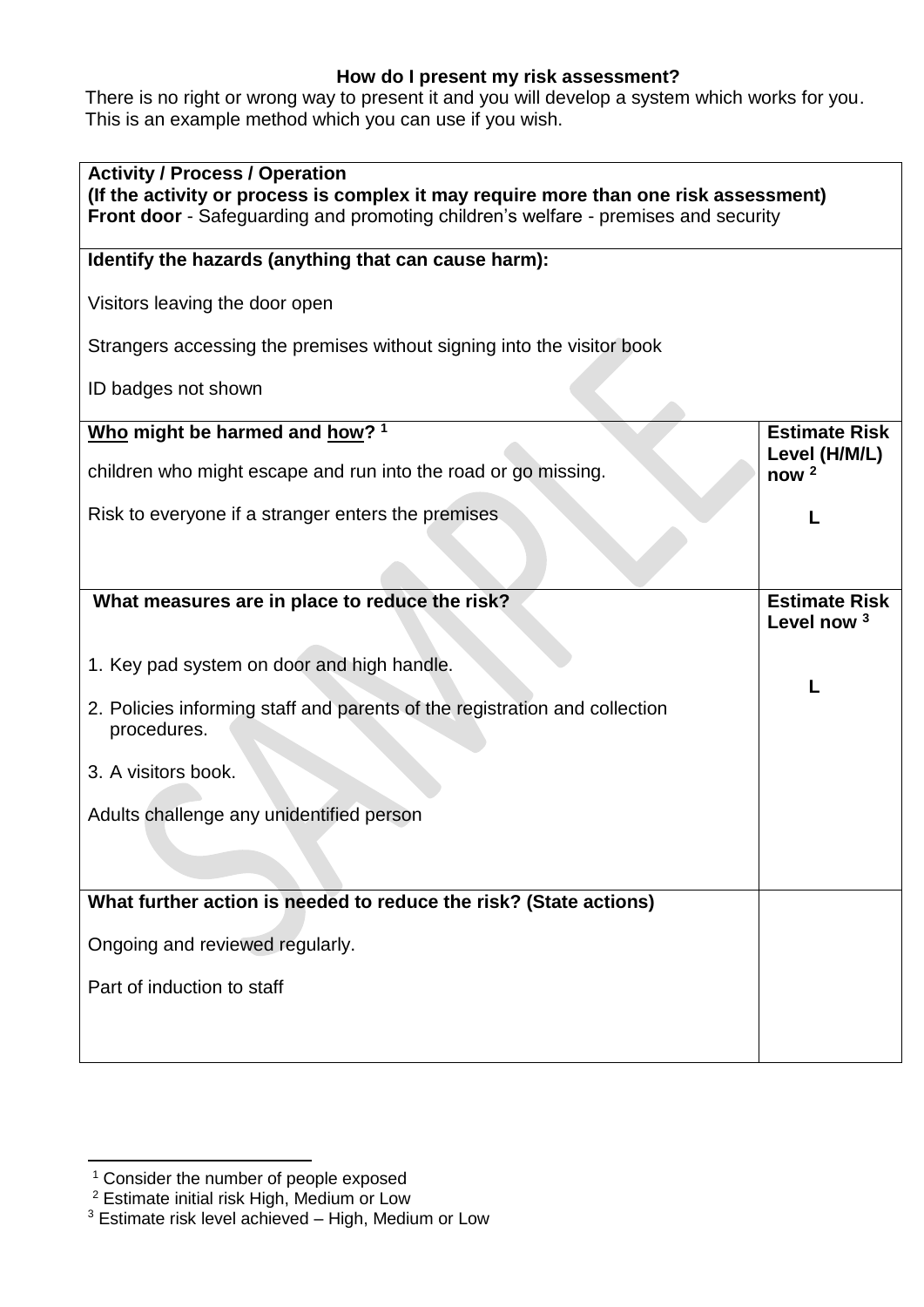| Relevant employees who need to be informed of this risk assessment (employees to sign |  |
|---------------------------------------------------------------------------------------|--|
| when they have read).                                                                 |  |

| <b>Name</b> | <b>Signature</b> | <b>Name</b> | <b>Signature</b> |
|-------------|------------------|-------------|------------------|
|             |                  | ┍           |                  |
| ◠           |                  |             |                  |
| 5           |                  | ิค          |                  |
|             |                  |             |                  |
| C           |                  | 10          |                  |
| 11          |                  | 12          |                  |
| 13          |                  | 14          |                  |

Where more than 14 employees need to be informed how will this be done? How will you ensure it has happened?

**Monitoring Arrangements** (eg Before each use/occasion, during handover/staff meeting, weekly, monthly, quarterly, annually during site inspection etc)

**Review Date/Frequency** 

| <b>Name of Assessor</b>   | <b>Signed</b>                           |
|---------------------------|-----------------------------------------|
|                           | (Manager/Head of Establishment/Setting) |
| <b>Job Title</b>          | <b>Name</b>                             |
| <b>Date of Assessment</b> | <b>Date</b>                             |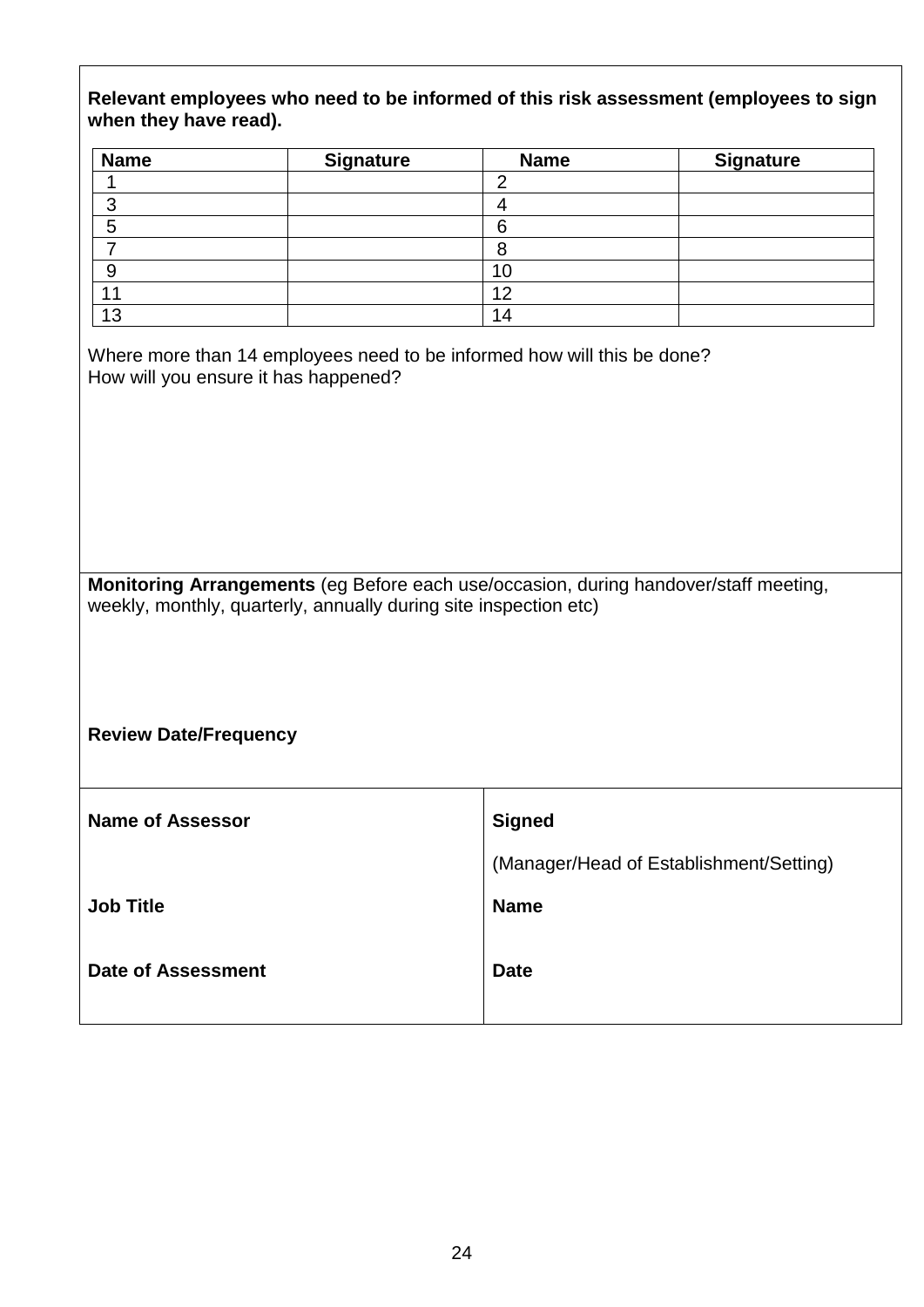# <span id="page-24-0"></span>**Record of complaints log (page 1)**

Please keep this form as you may need to share it with the parents or carers of the child. If you are on the voluntary part of the Ofsted Childcare Register, you should keep it for 3 years.

| <b>Source of complaint</b><br>You must investigate all complaints made in writing by the parent of a child attending the setting. |  |              |  |  |
|-----------------------------------------------------------------------------------------------------------------------------------|--|--------------|--|--|
| Parent in writing including email                                                                                                 |  | Staff member |  |  |
| Parent in person                                                                                                                  |  | Anonymous    |  |  |
| Parent on phone                                                                                                                   |  | Other        |  |  |
| <b>Nature of complaint</b><br>Please tick the most appropriate category for the complaint                                         |  |              |  |  |
| Safeguarding and promoting children's welfare                                                                                     |  |              |  |  |
| Suitable people                                                                                                                   |  |              |  |  |
| Suitable premises, environment and equipment                                                                                      |  |              |  |  |
| Documentation                                                                                                                     |  |              |  |  |
| Organisation                                                                                                                      |  |              |  |  |
| Details of the complaint                                                                                                          |  |              |  |  |
|                                                                                                                                   |  |              |  |  |
|                                                                                                                                   |  |              |  |  |
|                                                                                                                                   |  |              |  |  |
|                                                                                                                                   |  |              |  |  |
|                                                                                                                                   |  |              |  |  |
|                                                                                                                                   |  |              |  |  |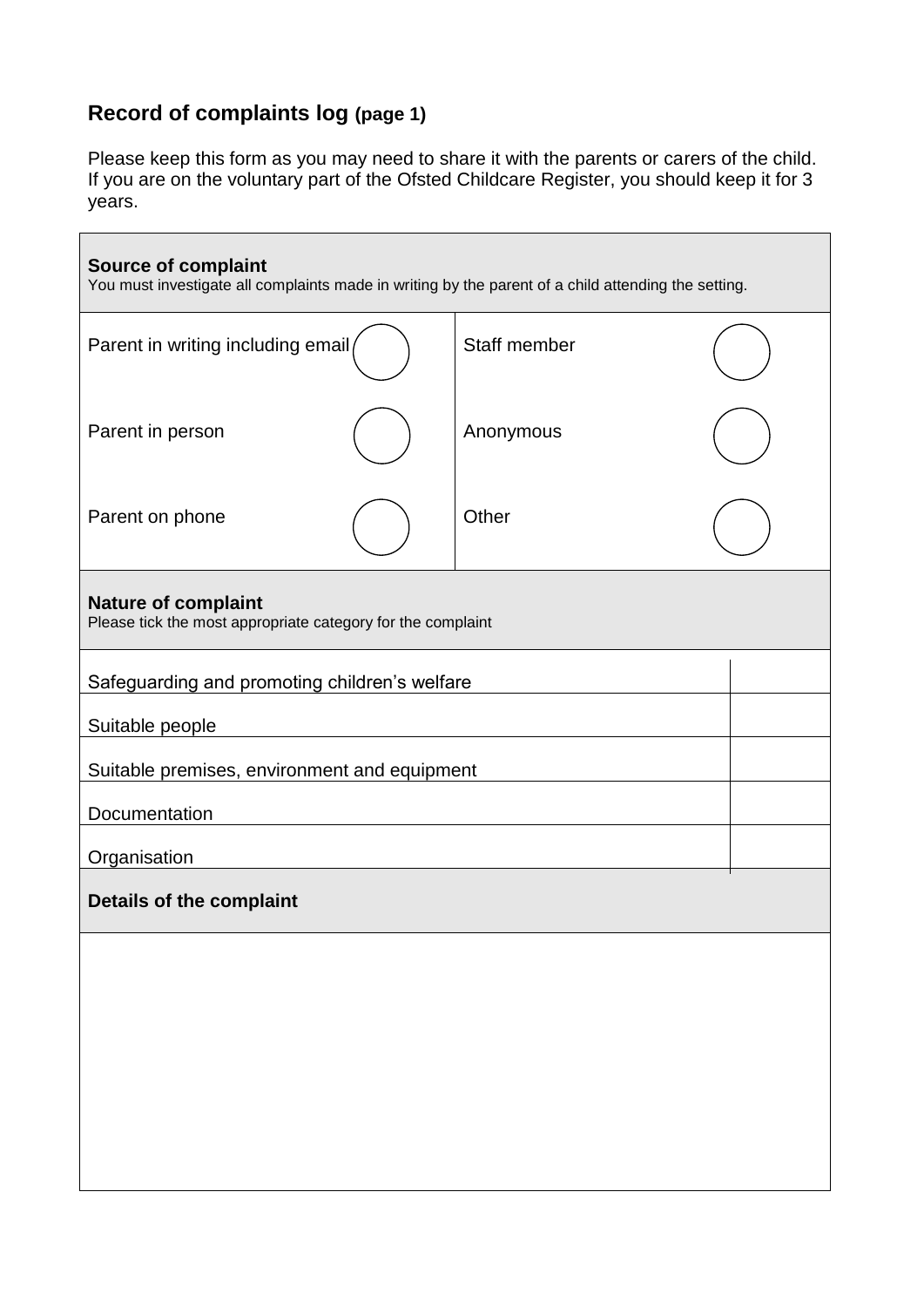**How was the complaint dealt with?**

# **Actions and outcomes**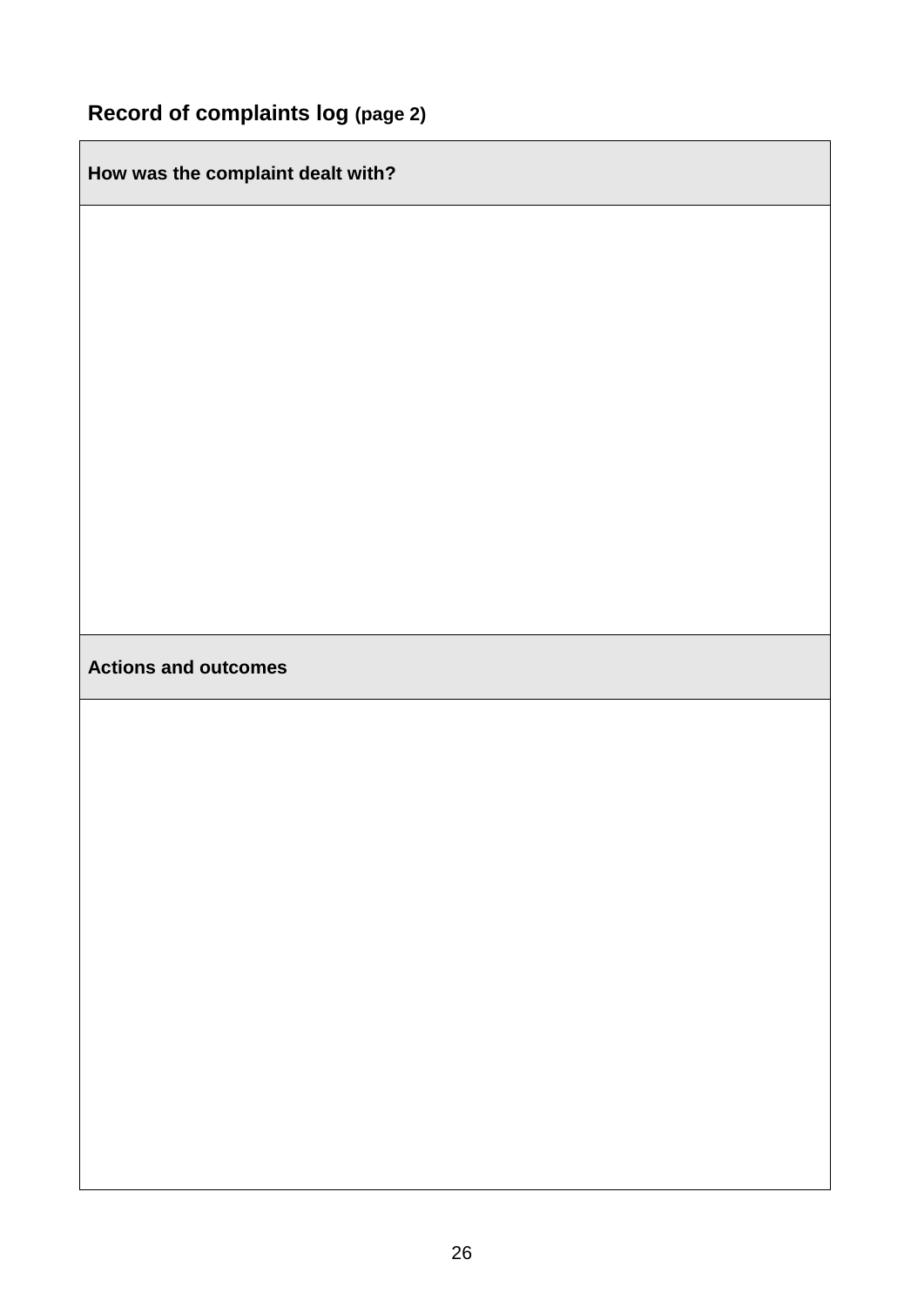# <span id="page-26-0"></span>**Long-term medication administration (page 1)**

Medicines administered in the setting will usually be prescribed by a health professional. They should be in their original packaging with the date, dose and batch number clearly visible.

| Name of child:                                       |  |       |  |
|------------------------------------------------------|--|-------|--|
| Name of medicine or<br>treatment to be administered: |  |       |  |
| Medicine issue date:                                 |  |       |  |
| Medicine expiry date:                                |  |       |  |
| Dose to be administered:                             |  |       |  |
| Time of dose:                                        |  |       |  |
| Name of staff administering<br>medicine:             |  |       |  |
| Review date:                                         |  |       |  |
| Training given by:                                   |  |       |  |
| Signature of trainer:                                |  |       |  |
| Training updated:                                    |  |       |  |
| Any special instructions:                            |  |       |  |
| Parent or carer<br>signature:                        |  | Date: |  |
| Childcare provider<br>signature:                     |  | Date: |  |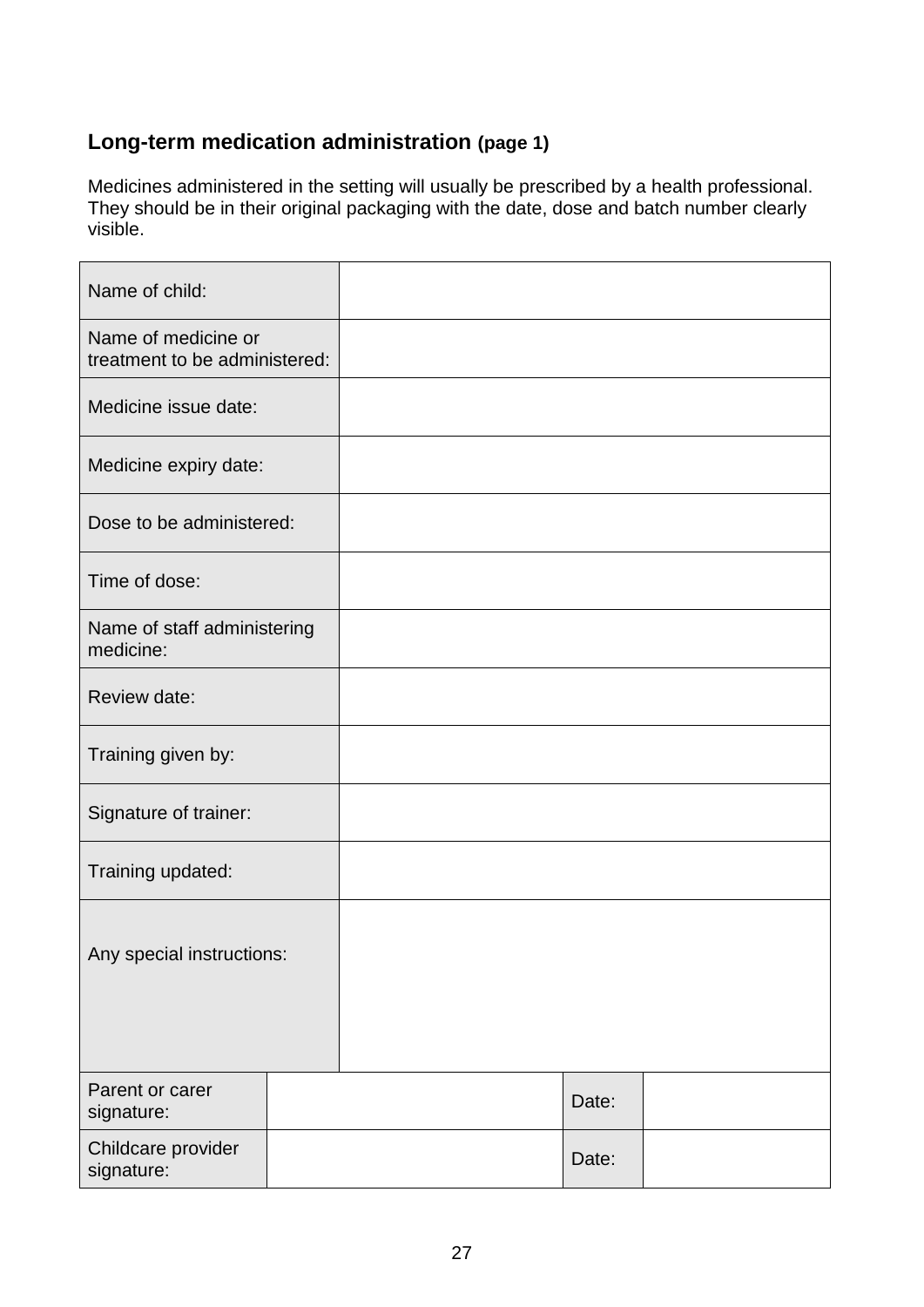# **Long-term medication administration (page 2)**

| Name of child:                                         |                                                                  |                            |                             |
|--------------------------------------------------------|------------------------------------------------------------------|----------------------------|-----------------------------|
| Date and time<br>medicine<br>administered by<br>crèche | <b>Signature of staff</b><br>member<br>administering<br>medicine | <b>Signature of parent</b> | <b>Comments or</b><br>notes |
|                                                        |                                                                  |                            |                             |
|                                                        |                                                                  |                            |                             |
|                                                        |                                                                  |                            |                             |
|                                                        |                                                                  |                            |                             |
|                                                        |                                                                  |                            |                             |
|                                                        |                                                                  |                            |                             |
|                                                        |                                                                  |                            |                             |
|                                                        |                                                                  |                            |                             |
|                                                        |                                                                  |                            |                             |
|                                                        |                                                                  |                            |                             |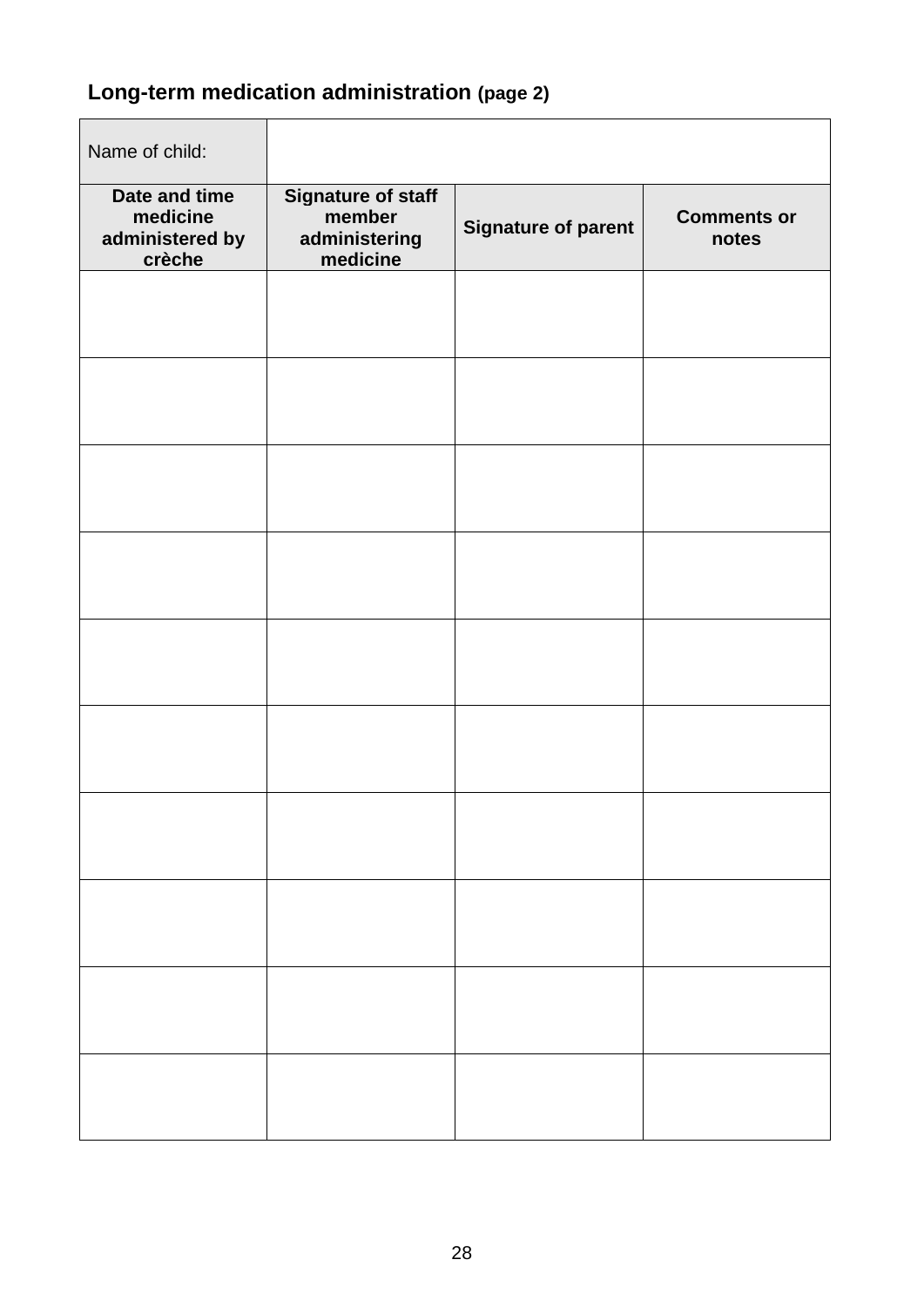# <span id="page-28-0"></span>**Short-term medication administration**

Medicines administered in the setting will usually be prescribed by a health professional. They should be in their original packaging with the date, dose and batch number clearly visible.

You should complete a new form and get new permission for each new treatment.

| Name of crèche                       |  |
|--------------------------------------|--|
| Name of child                        |  |
| Reason for administering medicine:   |  |
| Name of medicine to be administered: |  |
| Date medication starting:            |  |
| Date medication to finish:           |  |
| <b>Signature of parent or carer:</b> |  |
| Signature of crèche worker:          |  |

| Date and time<br>medicine<br>administered<br>by parent or<br>carer: | <b>Signature of</b><br>parent or<br>carer: | Date, time and<br>dose of<br>medicine to be<br>administered: | <b>Signature of</b><br>staff member<br>administering<br>medicine: | <b>Signature of</b><br>parent or<br>carer: |
|---------------------------------------------------------------------|--------------------------------------------|--------------------------------------------------------------|-------------------------------------------------------------------|--------------------------------------------|
|                                                                     |                                            |                                                              |                                                                   |                                            |
|                                                                     |                                            |                                                              |                                                                   |                                            |
|                                                                     |                                            |                                                              |                                                                   |                                            |
|                                                                     |                                            |                                                              |                                                                   |                                            |
|                                                                     |                                            |                                                              |                                                                   |                                            |
|                                                                     |                                            |                                                              |                                                                   |                                            |
|                                                                     |                                            |                                                              |                                                                   |                                            |
|                                                                     |                                            |                                                              |                                                                   |                                            |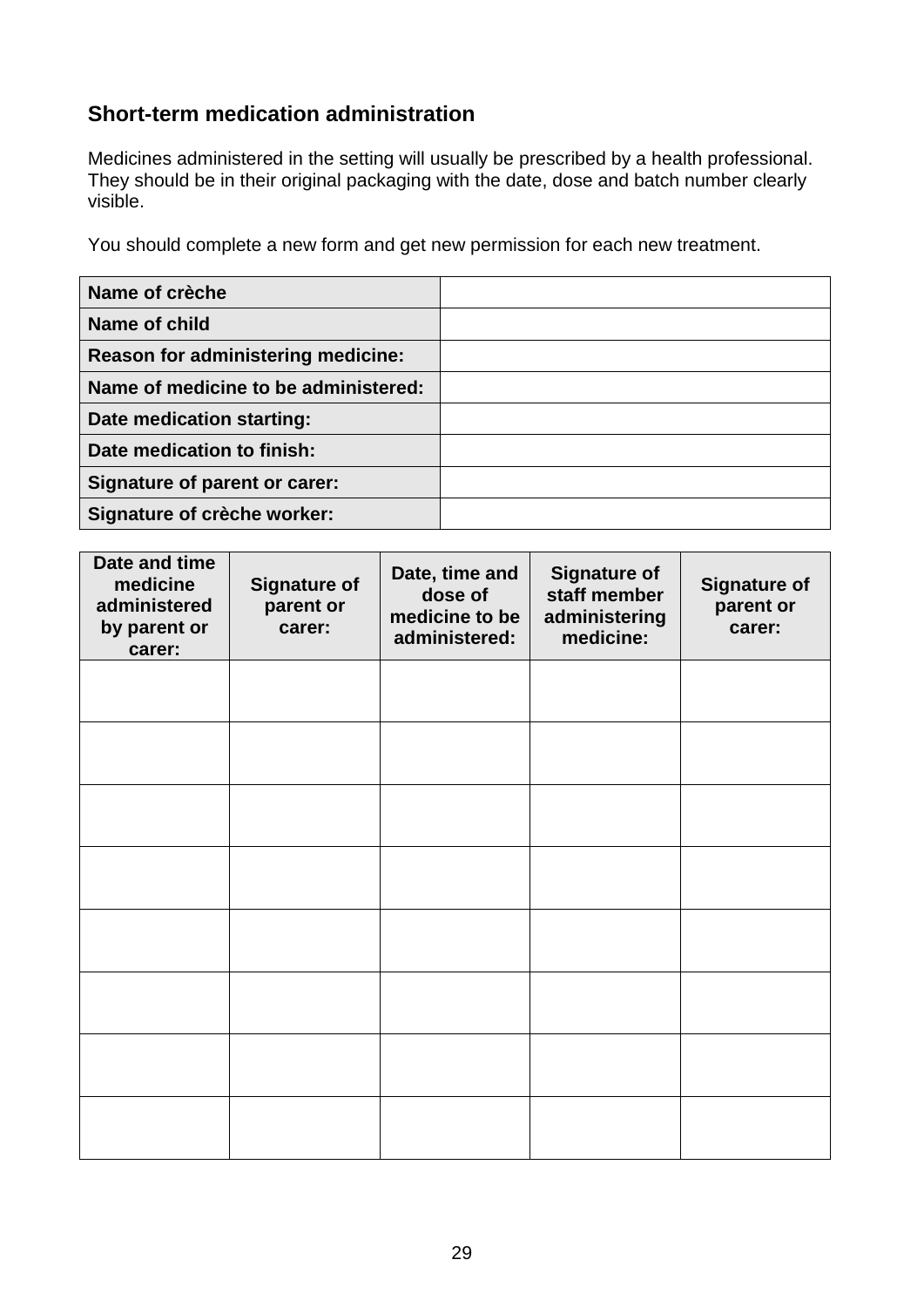# <span id="page-29-0"></span>**Accident log**

This should be used to inform your risk assessment and behaviour management policy.

For confidentiality only name one child on each accident log. This log can also be used for staff accidents

| Full name of child:                                |                      |  |
|----------------------------------------------------|----------------------|--|
| Child's date of birth:                             |                      |  |
| Date of accident:                                  | Time of<br>accident: |  |
| Exact location of<br>accident:                     |                      |  |
| Name of person who<br>witnessed accident:          |                      |  |
| Name of person who<br>dealt with accident:         |                      |  |
| Signature of person<br>who dealt with<br>accident: |                      |  |
| Description of accident:                           |                      |  |
| Description of care<br>given:                      |                      |  |
| Name of person who<br>gave care:                   |                      |  |
| Signature of<br>Parent/carer:                      |                      |  |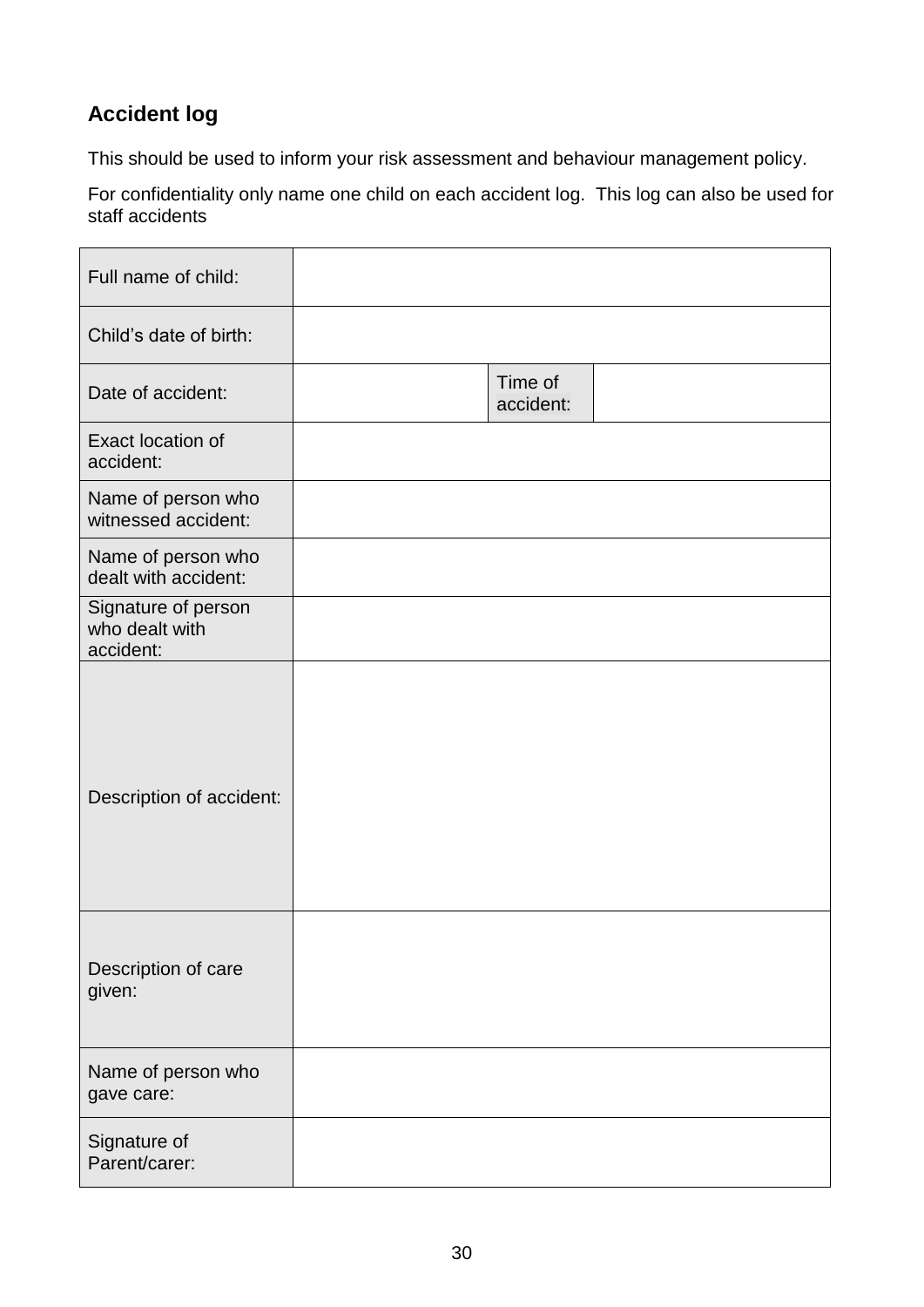# **Example daily attendance register for children**

Date:

|                | <b>Child's Name</b> | Time in | <b>Time out</b> | Parent/carer signature |
|----------------|---------------------|---------|-----------------|------------------------|
| 1              |                     |         |                 |                        |
| $\overline{2}$ |                     |         |                 |                        |
| 3              |                     |         |                 |                        |
| $\overline{4}$ |                     |         |                 |                        |
| 5              |                     |         |                 |                        |
| 6              |                     |         |                 |                        |
| $\overline{7}$ |                     |         |                 |                        |
| 8              |                     |         |                 |                        |
| $9$            |                     |         |                 |                        |
| 10             |                     |         |                 |                        |
| 11             |                     |         |                 |                        |
| 12             |                     |         |                 |                        |
| 13             |                     |         |                 |                        |
| 14             |                     |         |                 |                        |
| 15             |                     |         |                 |                        |
| 16             |                     |         |                 |                        |

Parents/Carers are required to sign the register when leaving the premises with the child/ren.

| <b>Staff working</b> | Time in | <b>Time out</b> | <b>Signature</b> |
|----------------------|---------|-----------------|------------------|
|                      |         |                 |                  |
|                      |         |                 |                  |

| <b>Visitors</b> | Organisation | <b>Car Registration</b><br>Make and model | <b>Time</b><br>in | <b>Time</b><br>Out | <b>Signature</b> |
|-----------------|--------------|-------------------------------------------|-------------------|--------------------|------------------|
|                 |              |                                           |                   |                    |                  |
|                 |              |                                           |                   |                    |                  |
|                 |              |                                           |                   |                    |                  |
|                 |              |                                           |                   |                    |                  |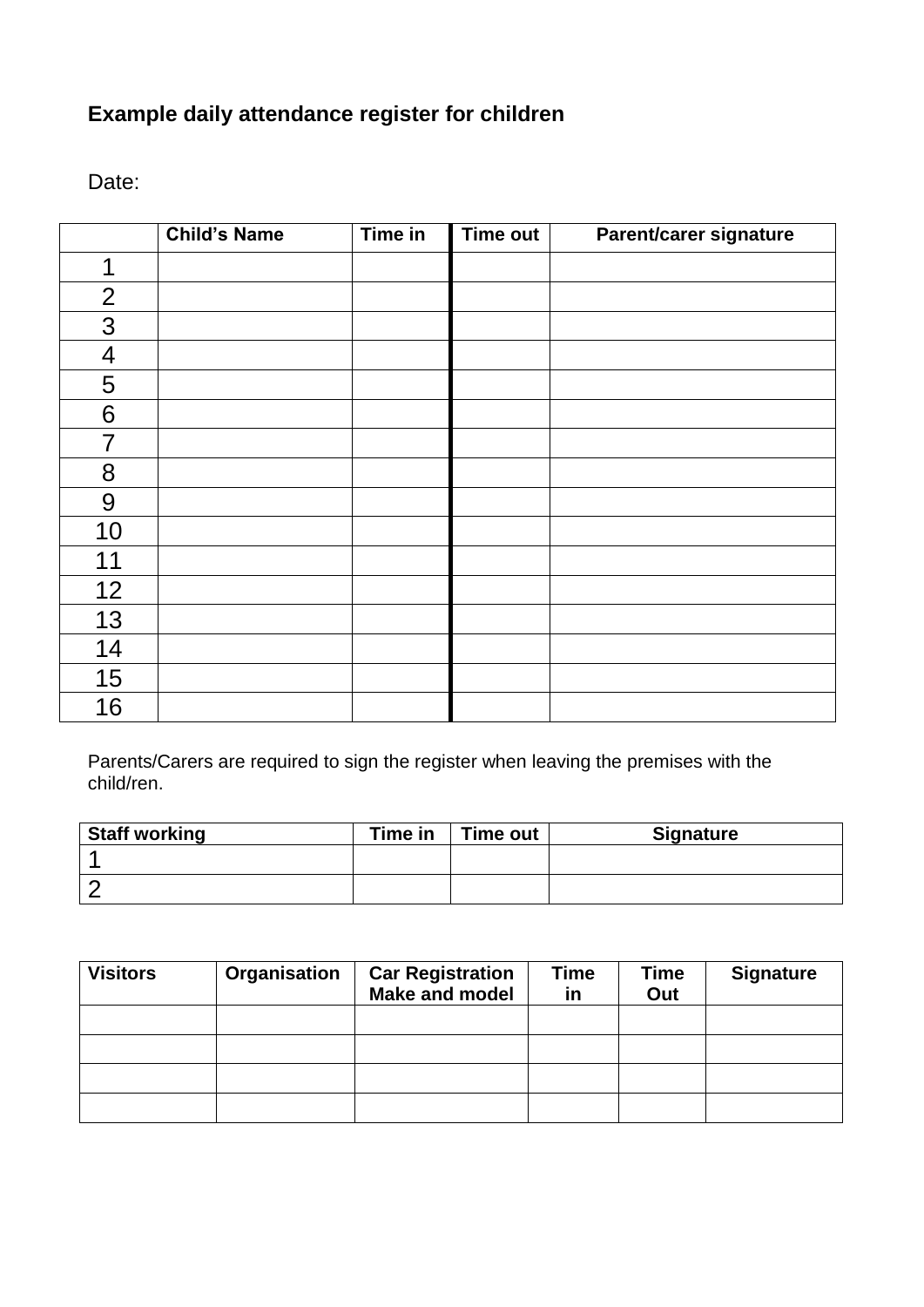## **\*Booking form – Sample These forms are for staff use only.**

## Course: Location:

#### Dates:

|                 | Parent name | Address | Telephone | Crèche | Child's name | Child's DOB | Referrer | Open to social<br>care/CP/CAF/TAC |
|-----------------|-------------|---------|-----------|--------|--------------|-------------|----------|-----------------------------------|
| $\mathbf{1}$    |             |         |           |        |              |             |          |                                   |
| $\overline{2}$  |             |         |           |        |              |             |          |                                   |
| $\mathbf{3}$    |             |         |           |        |              |             |          |                                   |
| $\overline{4}$  |             |         |           |        |              |             |          |                                   |
| $5\phantom{.0}$ |             |         |           |        |              |             |          |                                   |
| $\,6\,$         |             |         |           |        |              |             |          |                                   |
| $\overline{7}$  |             |         |           |        |              |             |          |                                   |
| $\,8\,$         |             |         |           |        |              |             |          |                                   |
| $9\,$           |             |         |           |        |              |             |          |                                   |
| 10              |             |         |           |        |              |             |          |                                   |
| 11              |             |         |           |        |              |             |          |                                   |
| 12              |             |         |           |        |              |             |          |                                   |

\***This form would be most useful for organisations who are using crèches to support families attending their parenting, adult learning courses within a Centre.**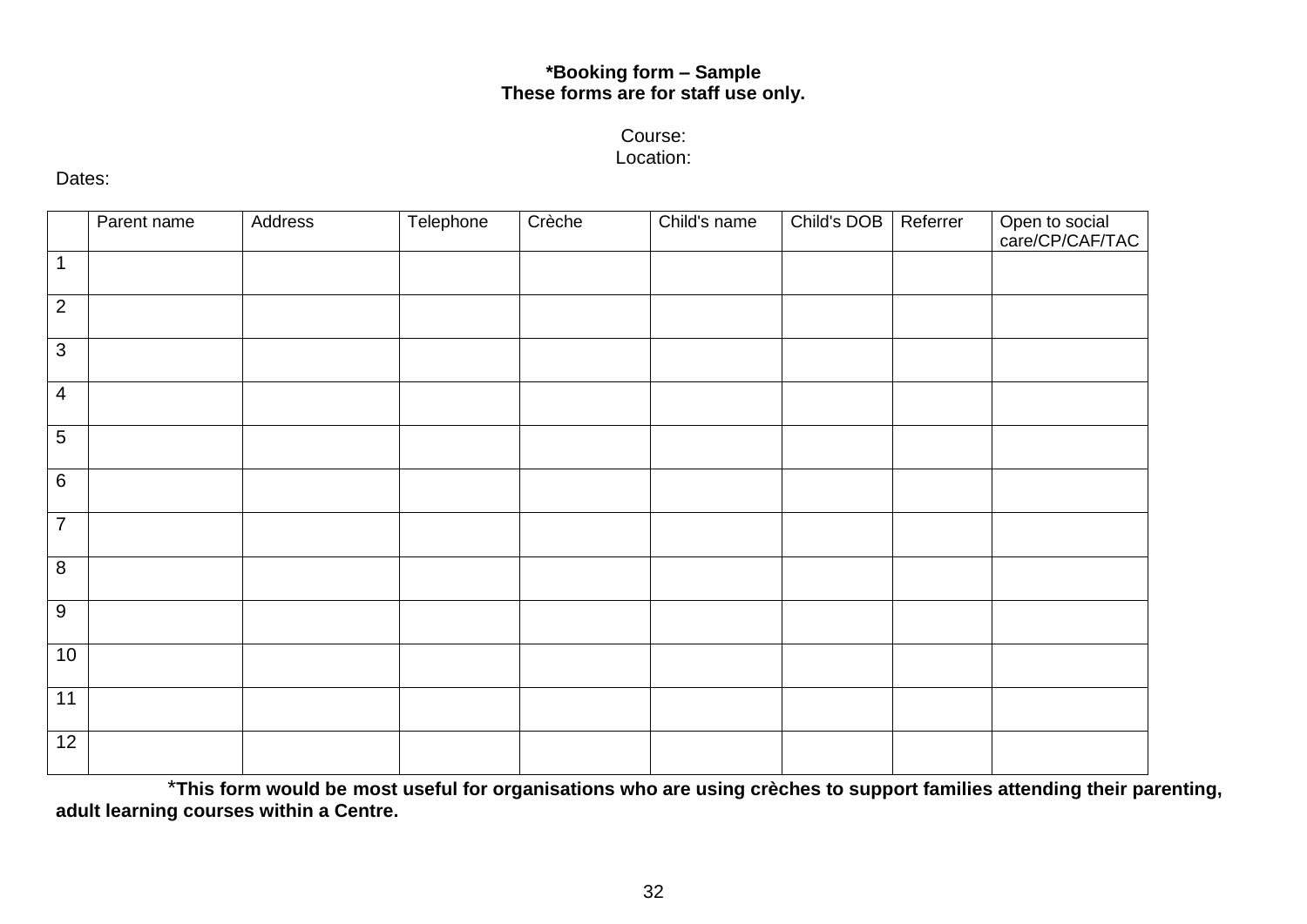#### Term: Crèche: Day: Staff: Child Full Name | Main Carer Name | Child s DOB Age in months K W SG See Key Date: in out Date: in out Date: in out Date: in out Date: in out Date: in out Date: in out Date: in out in Date: out Date: In out